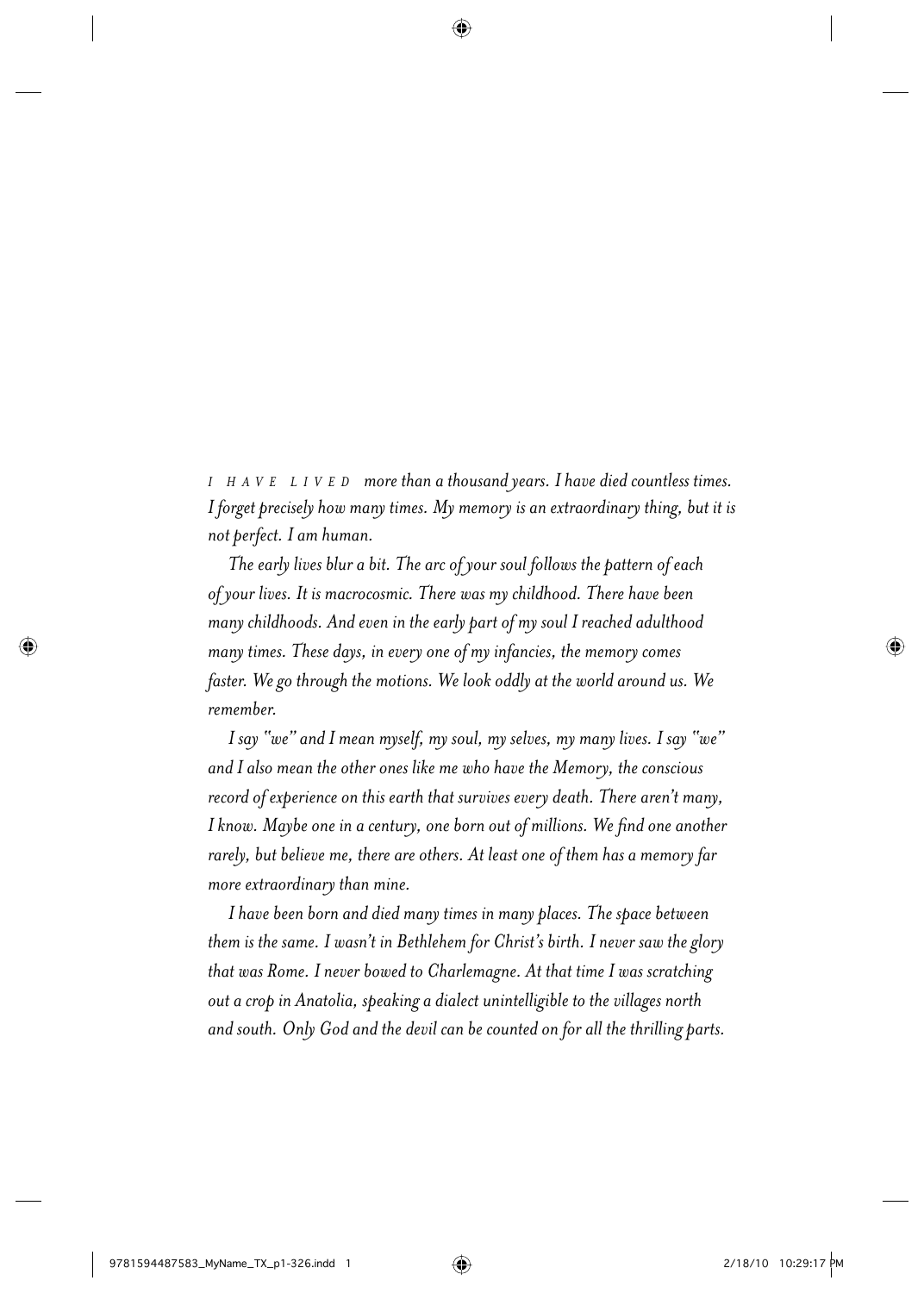*The great hits of history go along without the notice of most. I read about them in books like everybody else.*

⊕

*Sometimes I feel more akin to houses and trees than to my fellow human beings. I stand around watching the waves of people come and go. Their lives are short, but mine is long. Sometimes I imagine myself as a post driven into the ocean's edge.*

*I've never had a child, and I've never gotten old. I don't know why. I have seen beauty in countless things. I have fallen in love, and she is the one who endures. I killed her once and died for her many times and I still have nothing to show for it. I always search for her; I always remember her. I carry the hope that someday she will remember me.*

⊕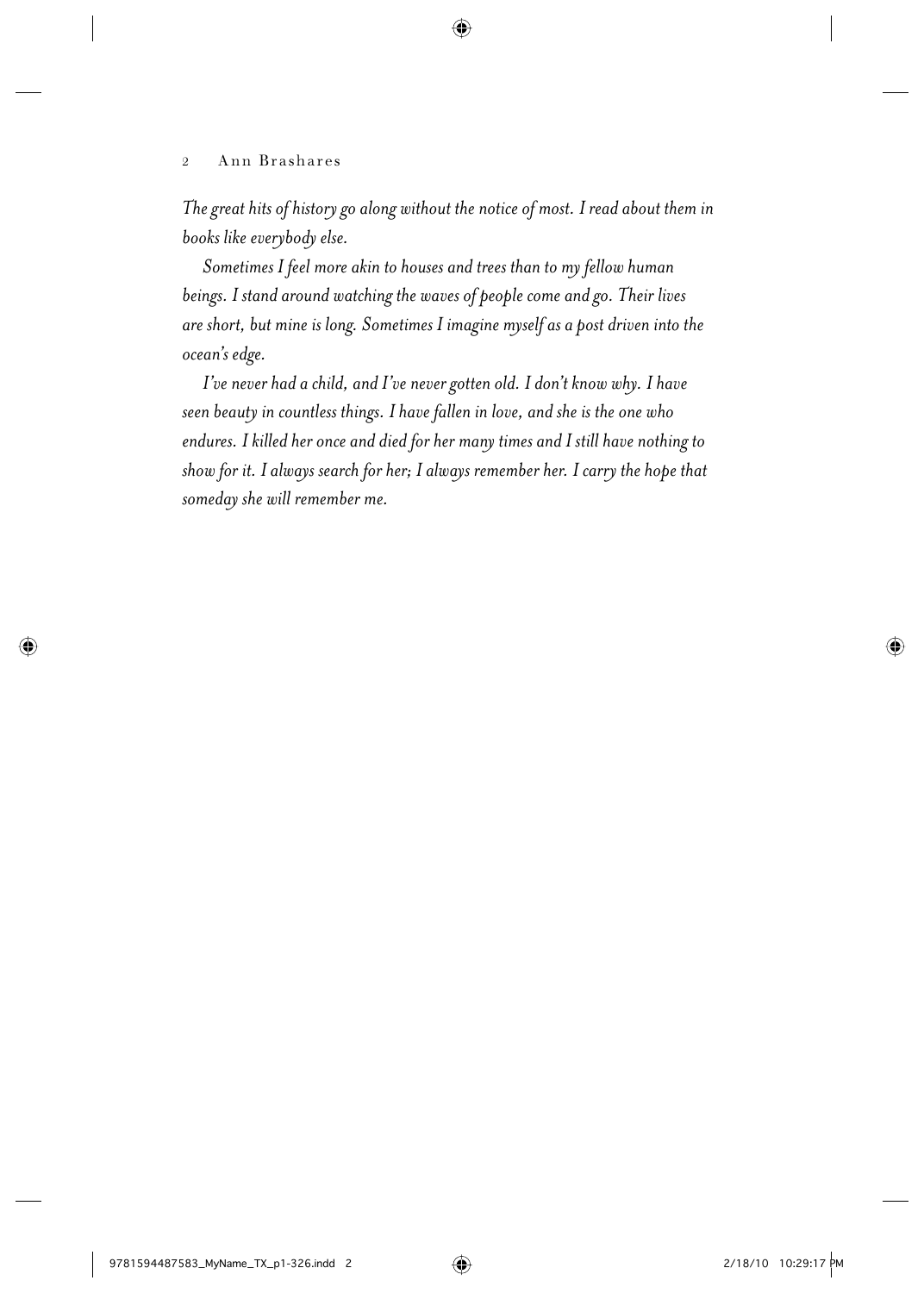### **HOPEWOOD, VIRGINIA, 2004**

SHE HADN'T KNOWN him very long. He'd shown up there at the beginning of eleventh grade. It was a small town and a small school district. You kept seeing the same kids year after year. He was a junior when he came, the same as her, but he seemed older somehow.

⊕

She'd heard many things about where and how he had spent the previous seventeen years of his life, but she doubted any of them were true. He was in a mental institution before he came to Hopewood, people said. His father was in jail and he lived by himself. His mother was killed, they said, most likely by his father. He always wore long sleeves, somebody said, because he had burns on his arms. He'd never defended himself against these stories, as far as she knew, and never offered any alternatives.

And though Lucy didn't believe the rumors, she understood the thing they were getting at. Daniel was different, even as he tried not to be. His face was proud, but there was a feeling of tragedy about him. It seemed to her as though no one had taken care of him and he didn't even realize it. One time she saw him standing in the cafeteria by the window while everyone else was jostling past him with their clattering trays, yakking a mile a minute, and he just looked completely lost. There was something about the way he looked at that moment that made her think he was the loneliest person in the world.

9781594487583\_MyName\_TX\_p1-326.indd 3 781594487583\_MyName\_TX\_p1-326.indd 3

⊕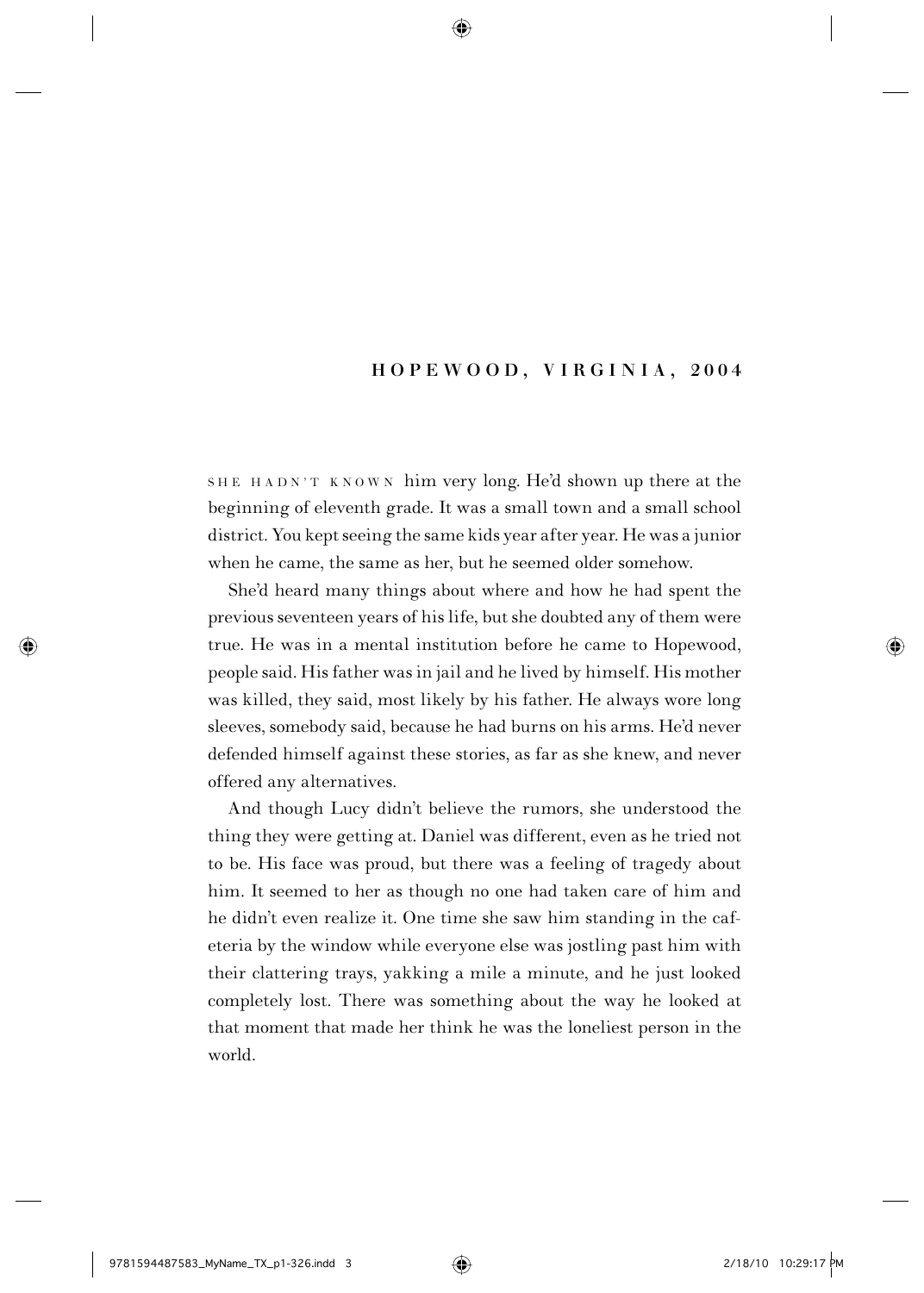When he first appeared at school there was a lot of commotion about him because he was extremely good-looking. He was tall and strong-boned and self-possessed, and his clothes were a little nicer than most other kids'. At first the coaches were sniffing around for him to play football because of his size, but he didn't pursue it. As it was a small town and a bored town and a hopeful town, kids talked and rumors started. The rumors were ennobling at first, but then he made some mistakes. He didn't show up at Melody Sanderson's Halloween party, even though she invited him personally in the hallway, and everybody saw it. He talked to Sonia Frye straight through the annual junior/senior picnic, even though she was an untouchable freak to people like Melody. It was a delicate social ecosystem they lived in, and most people got scared off him by the first winter.

⊕

Except Lucy. She herself didn't know why not. She didn't respect Melody or her posse of yeah-girls, but she trod carefully. She had marks against her to begin with, and she didn't want to be an outcast. She couldn't do that to her mother, not after what she'd already been through with her sister. Nor was Lucy the kind who liked difficult boys. She didn't.

She had the weird idea—kind of a fantasy, actually—that she could help him. She knew what it was like on the outside and the inside at this school, and she knew what it took to maintain yourself through both. She sensed that he bore a heavier weight than most other people, and it gave her a strange, aching empathy for him. She honored herself with the idea that maybe he needed her, that maybe she was the one who could understand him.

He showed no sign of sharing this view. In almost two years he hadn't spoken to her once. Well, one time she'd stepped on his shoelace and apologized to him and he'd stared at her and muttered something. She'd felt nagging and uneasy afterward, and her mind kept going back to it, trying to figure out what he'd said and what he'd meant, but she finally decided that she hadn't done anything wrong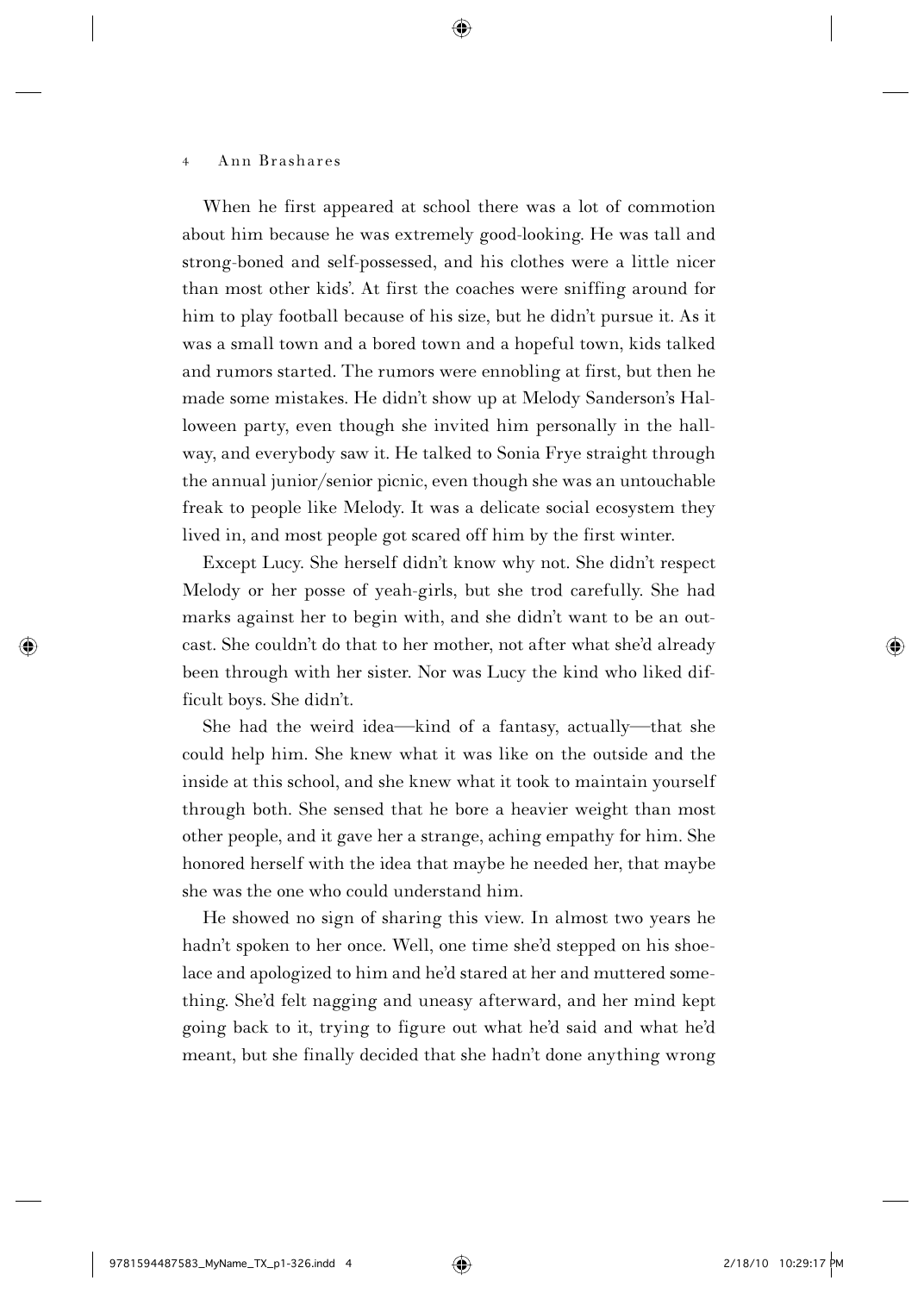MY NAME IS Memory 5

and it was his problem going around with his shoe untied in the senior hallway at three in the afternoon.

"Do you think I'm overthinking this?" she'd asked Marnie.

⊕

Marnie looked at her as though it took restraint not to claw at her hair. "Yes, I do. I think you are overthinking this. If there was a movie about you it would be called *I Am Overthinking This.*"

She'd laughed at the time and worried later. Marnie wasn't trying to be mean. Marnie loved her better and more honestly than anyone else in the world, with the possible exception of her mother, who loved her intensely if not honestly. Marnie hated to see her spend so much of herself on someone who didn't care.

Lucy suspected he was some kind of genius. Not that he did or said anything to let you know. But once she'd sat beside him in English class, sneaking looks when the class was discussing Shakespeare. She'd seen him, his big shoulders huddled over his notebook, writing sonnets from memory, one after the other, in beautiful slanting script that made her think of Thomas Jefferson drafting the Declaration of Independence. He had a look on his face that made her believe he was as far as he could be from the small, boxy classroom with the stuttering fluorescent light, the gray linoleum floor, and the one tiny window. *I wonder where you come from,* she thought. *I wonder why you ended up in this place.*

One time she'd asked him, in a fit of boldness, what the English assignment was. He'd just pointed to the board, where it said they were supposed to prepare for an in-class essay on *The Tempest,* but he looked as though he'd wanted to say something else. She knew he could talk; she'd heard him talk to other people. She prepared to give him an encouraging look, but when she met his eyes, which were the color of canned peas, she was suddenly swept away by an awkwardness so confounding that she cast her gaze to the floor and didn't pick it up again until the end of class. Usually she wasn't like that. She was a reasonably confident person. She knew who she was and where

⊕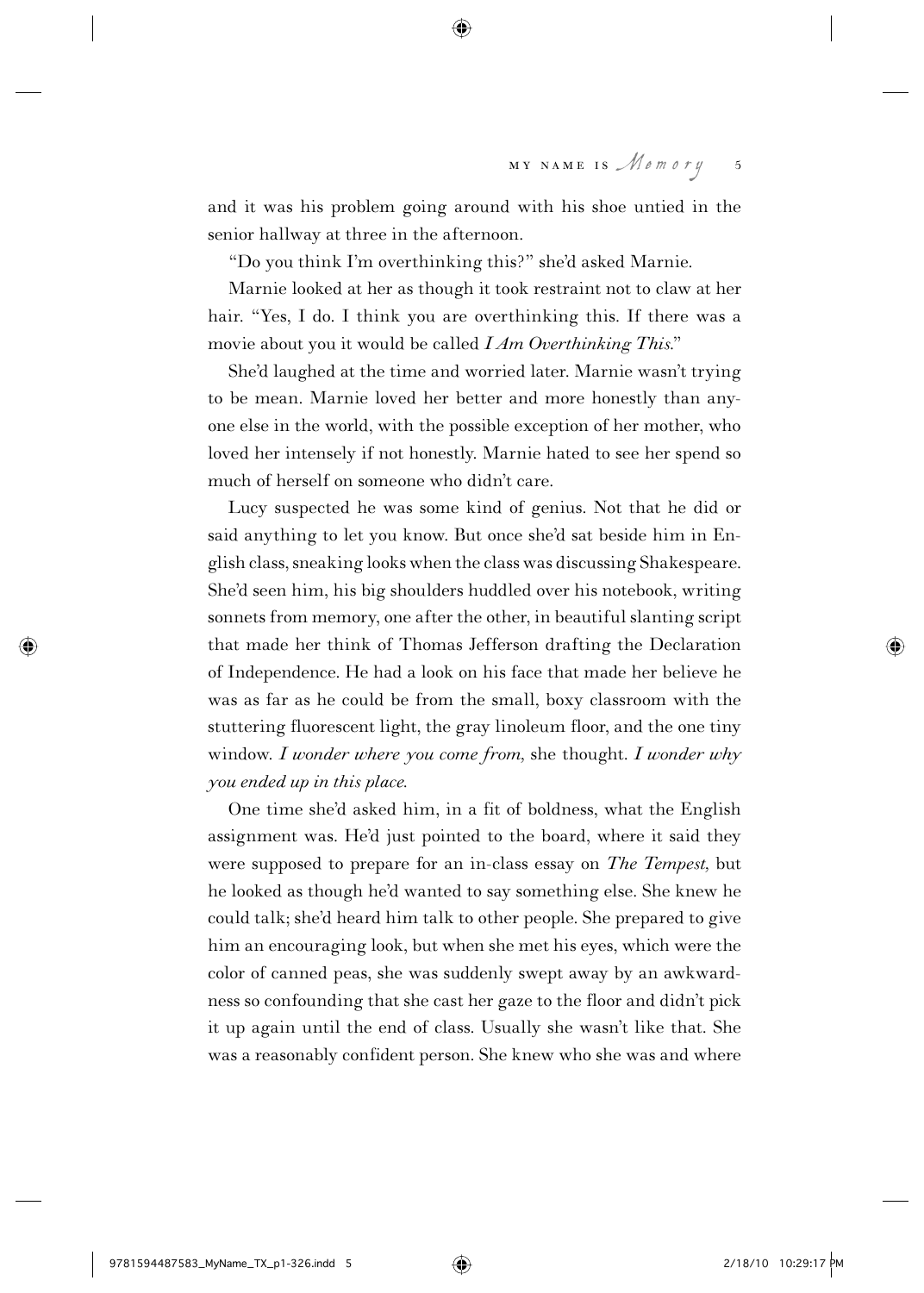she fit. She'd grown up mostly among girls, but between student government and the ceramics studio and Marnie's two brothers, she had plenty of friends who were boys. None of them made her feel the way Daniel did.

⊕

And then there was the time, at the end of junior year, when she was cleaning out her locker. She was aching at the thought of not seeing him for the entire summer. She had parked her dad's rusted white Blazer badly, with two wheels up on the curb a couple of blocks from school. She had left piles of papers and books from her locker and a cardboard box of her pottery on the sidewalk while she tried to gentle the door open.

She saw Daniel out of the corner of her eye at first. He wasn't walking anywhere or carrying anything. He was just standing still with his arms dangling at his sides, gazing at her with that lost expression on his face. His face was sad and a bit remote, as though he was looking inside himself as much as he was looking out at her. She turned and met his eyes, and neither of them jumped away this time. He stood there as if he was trying to remember something.

The ordinary part of her wanted to wave or make a comment that seemed clever or memorable, but another part of her just held her breath. It seemed that they really knew each other, not simply that she had thought of him obsessively for a year. It seemed that he was trusting her to just stand there for a moment, as though there were so many important things they could have said to each other that they didn't need to say any of them at all. He looked uncertain and walked away, and she wondered what it meant. Later she tried to explain it to Marnie as evidence of a true connection, but Marnie tossed it away as another "non-event."

Marnie felt that she was in charge of taming Lucy's expectations and had even adopted a special mantra for the purpose: "If he liked you, you would know it," she said constantly, a phrase Lucy suspected she'd read in a book.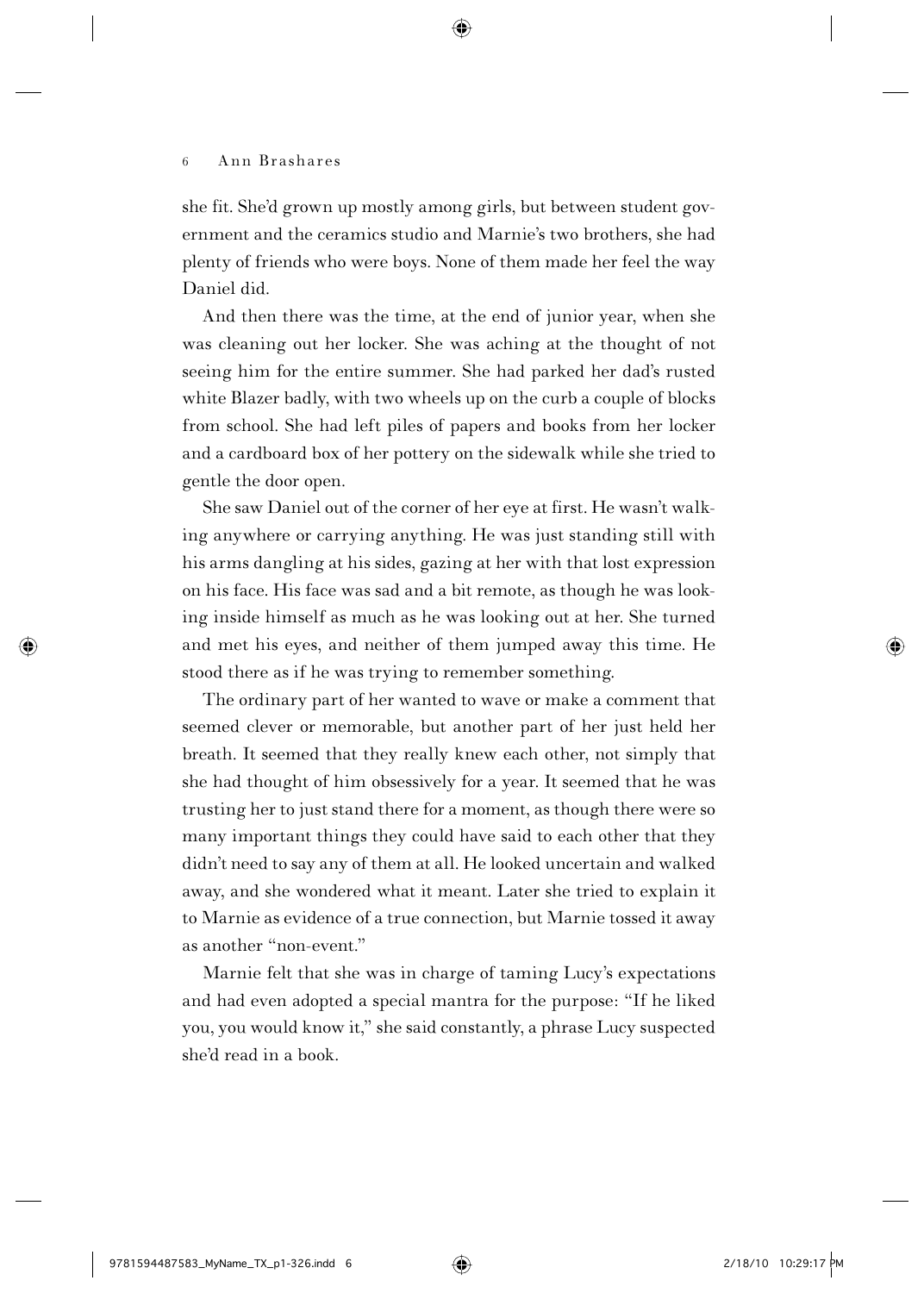# $MY$  NAME IS  $\mathcal{M}$ e mory 7

It wasn't just that Lucy wanted to help him. She wasn't as selfless as that. She was madly attracted to him. She was attracted to all the normal things and then weird things, too, like the back of his neck and his thumbs on the edge of his desk and the way his hair stuck out on one side like a little wing over his ear. She caught his smell once, and it made her dizzy. She couldn't fall asleep that night.

⊕

And the truth was that he offered her something that no other boy in the school could: He didn't know Dana. Dana had always been a "handful," as her mother decorously put it, but when they were young she had been Lucy's hero. She was the smartest, fastest-talking person Lucy knew, and she was always brave. Brave and also reckless. When Lucy got in trouble for something, even for something dumb, like tracking mud into the house or spilling ketchup on the floor, Dana would take the blame. She did it even when Lucy begged her not to, because she said she didn't mind blame and Lucy did.

Dana became notorious when Lucy was in fifth grade and she was in ninth. Lucy didn't understand what all the whispering among the older kids and grown-ups meant at first, but she knew there was something to be ashamed of. "I had your sister," one or another of her teachers would always say significantly. Certain kids wouldn't come to her house anymore, or even invite her to theirs, and she understood that her family had done something wrong without really knowing what it was. Only Marnie was her unwavering friend.

By seventh grade Dana was the "Go Ask Alice" of the school, the cautionary tale, and her parents were the ones people endlessly speculated about. Did they drink? Were there drugs in the house? Had the mother worked when the girls were young? The speculation usually ended with somebody saying, "They *seem* nice enough."

Her parents took it all with heads bent so low it was like an invitation for more. Their shame was boundless, and it was easier getting blamed than doing nothing at all. Dana held her head high, but the rest of them walked around with a black eye and an apology.

⊕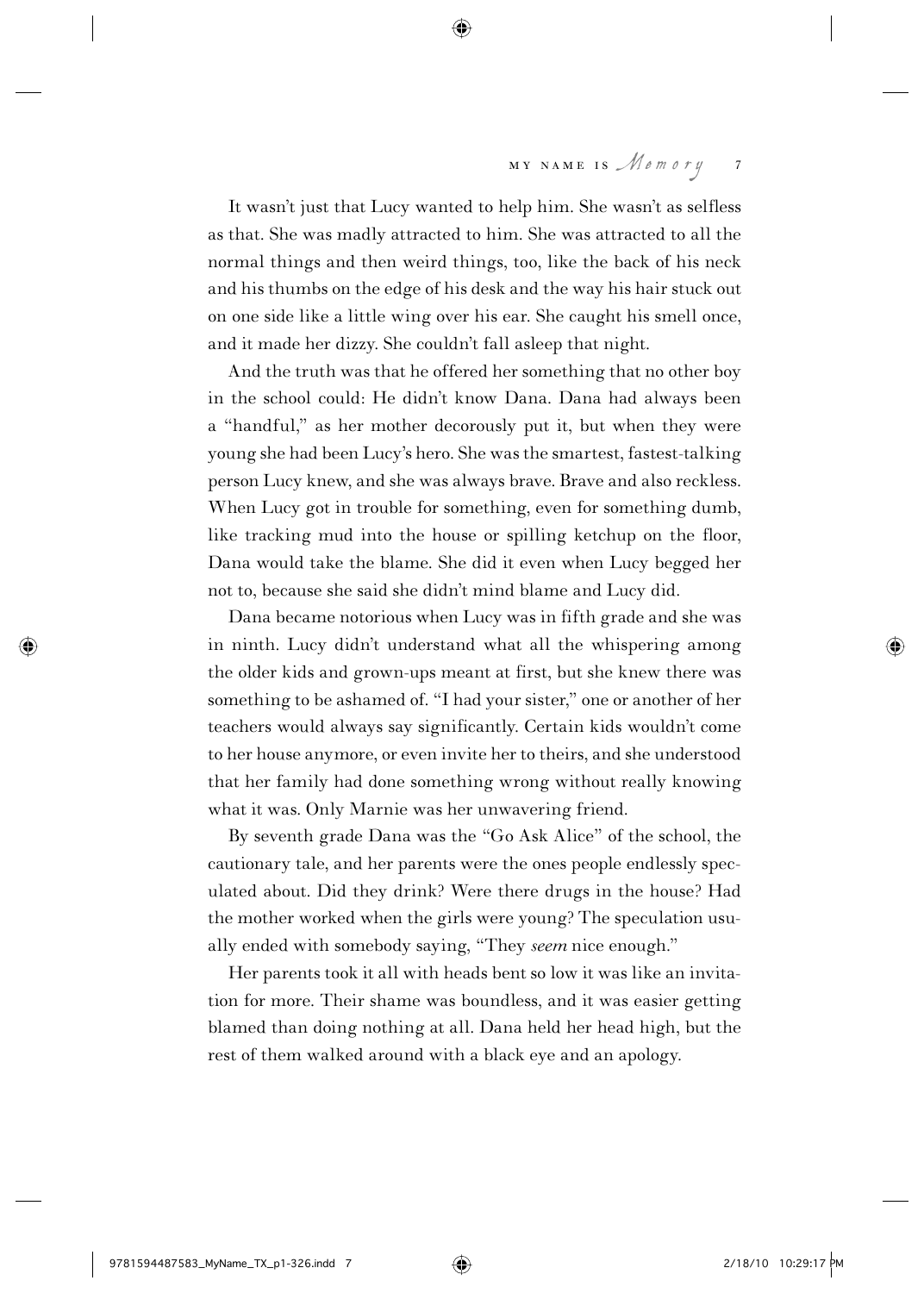Lucy tried to be loyal sometimes and other times wished her last name was Johnson, of which there were fourteen in the school. She tried to talk to Dana, and when it made no difference she convinced herself she didn't care. How many times could you give up on someone you loved? "Lucy's a different kind of Broward," she overheard her math teacher say to the guidance counselor when she entered high school, and she felt horrible for how fiercely she clung to it. She thought if she tried hard enough she could make amends.

⊕

Dana fell back a few grades for lack of attendance and every other possible crime that wasn't academic: drugs, violence, giving blow jobs in the boys' bathroom. Lucy once saw the envelope on her father's desk declaring Dana a National Merit Scholarship finalist based on her SAT scores. It was strange, the things Dana chose to do.

She dropped out for good on the second-to-last day of school, just a week before she would have graduated. She appeared again on graduation day and in the midst of "Pomp and Circumstance" made her dramatic exit. Daniel was possibly the only boy Lucy knew who hadn't seen Dana tearing off her clothes on the school's front lawn, surrounded by medics trying not to get their eyes scratched out as they carted her to the hospital for the last time.

Dana overdosed on Thanksgiving that year and went into a coma. She died quietly on Christmas. She was buried on New Year's Eve at a ceremony attended by the family and Marnie, her two surviving grandparents, and her crazy aunt from Duluth. The single representative from the school was Mr. Margum, who was the physics teacher and the youngest member of the faculty. Lucy wasn't sure if he came because Dana had aced his class or maybe given him a blow job or both.

Among the complicated legacy of Dana, the most tangible thing she left was a four-foot corn snake named Sawmill, and Lucy got stuck with it. What else could she do? Her mother wasn't going to take care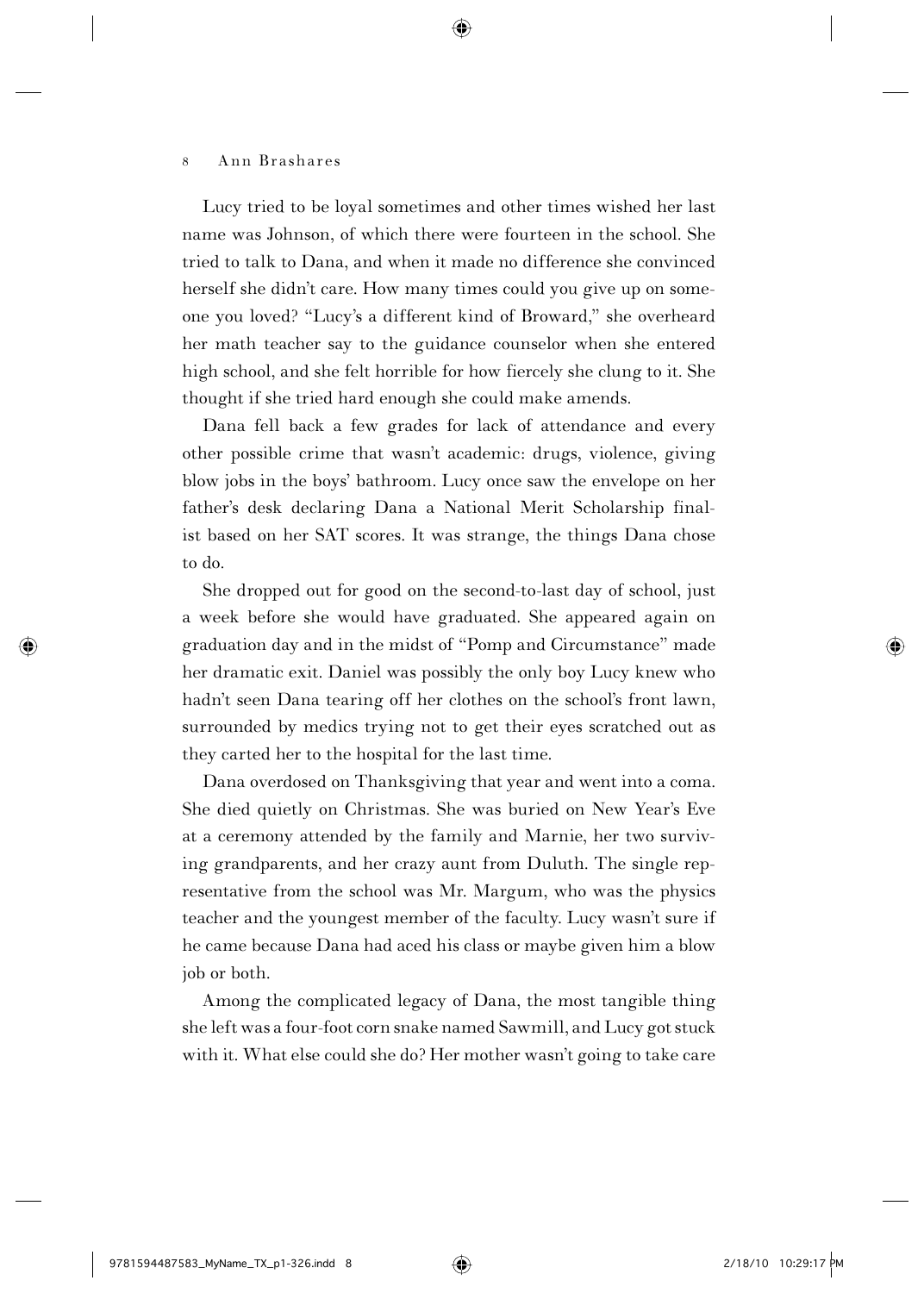# $MY$  NAME IS  $Memory = 9$

of it. Week after week she thawed the frozen mice and fed them to him with abiding discomfort. She dutifully changed his warming light. She thought maybe Sawmill would die without the animating spirit of Dana in his life, and one time she saw a desiccated, inert version of him in his glass box and for a moment believed—with a mixture of horror and relief—that he had. But it turned out he had only molted. He was lounging in his hollow log, looking fresher than ever. Lucy suddenly remembered the dry gray skins Dana had thumbtacked to her wall, her only effort toward home decorating.

⊕

Eleventh grade was the first year Lucy allowed herself to be something other than Dana's sister. Because she was pretty, the boys forgot faster than the girls, but they all came around eventually.

Lucy was elected junior class secretary in the late fall. Two of her clay pieces, a vase and a bowl, were chosen for a statewide art show. Every moment of freedom or success was outmatched by a moment of guilt and grief. She hated that she wanted anything from them, but she did.

"You know, Lu, I don't have a single friend at that school," she remembered Dana telling her once, as though that was a real surprise.

"HE'S PROBABLY NOT even going to show up," Marnie announced over the phone as they were both getting ready for the Senior Ball, the final event of high school.

"He will if he wants to get his signed diploma," Lucy pointed out before she hung up the phone and went back to her closet.

Marnie called a second time. "Even if he does show, it's not like he's going to talk to you."

"Maybe I'll talk to him."

Lucy carefully took her new lavender silk slip dress out of her closet and undid the plastic. She laid it with care across her bed while

↔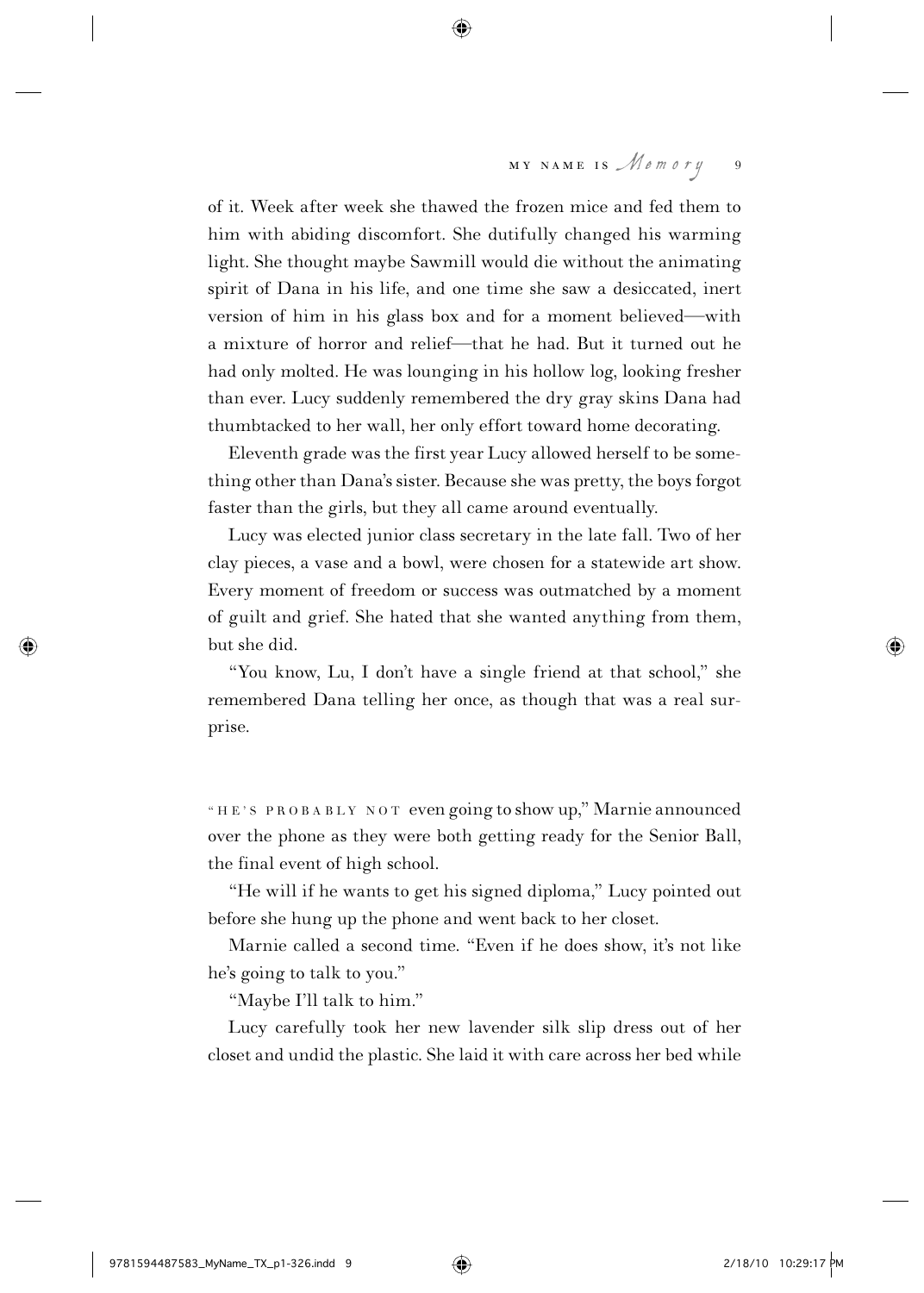she changed from a regular bra into a lacy cream-colored one. She painted her toenails pale pink and spent a full fifteen minutes at the sink trying to clean the clay and gardening soil out from under her fingernails. She used a curling iron, knowing the curls would fall out of her straight, slippery hair within the hour. As she drew black eyeliner along the edge of her top eyelid, she pictured Daniel watching her and wondering why she was stabbing herself in the eyeball with a pencil.

⊕

She often thought of that. Embarrassingly often. Whatever she was doing, she would imagine Daniel there with his thoughts and opinions. And though they'd never really spoken, she always had a clear idea of what he would think. He wouldn't like a lot of makeup, for instance. The blow-dryer would strike him as loud and pointless, and her eyelash curler like a torture device. He liked her sunflower seeds but not her Diet Pepsi. As her iPod shuffled her songs, she knew the ones he liked and the ones he thought were stupid.

He liked her dress, she decided, as she pulled it carefully over her head and let the delicate fabric settle over her body. That's why she'd picked it.

Marnie called again. "You should have gone with Stephen. He asked you nicely."

"I didn't want to go with Stephen," she said.

"Well, Stephen would bring you flowers. He'd pose for good pictures."

"I don't like him. What would I want those pictures for?" She didn't mention the main trouble with Stephen, which was that Marnie obviously admired him.

"And he'd dance with you. Stephen's a good dancer. Daniel's not going to dance with you. He's not going to care if you are there or not."

"Maybe he'll care. You don't know that."

"He won't. He's had a lot of chances to care, and he hasn't."

After Lucy hung up the phone for the last time she stood in front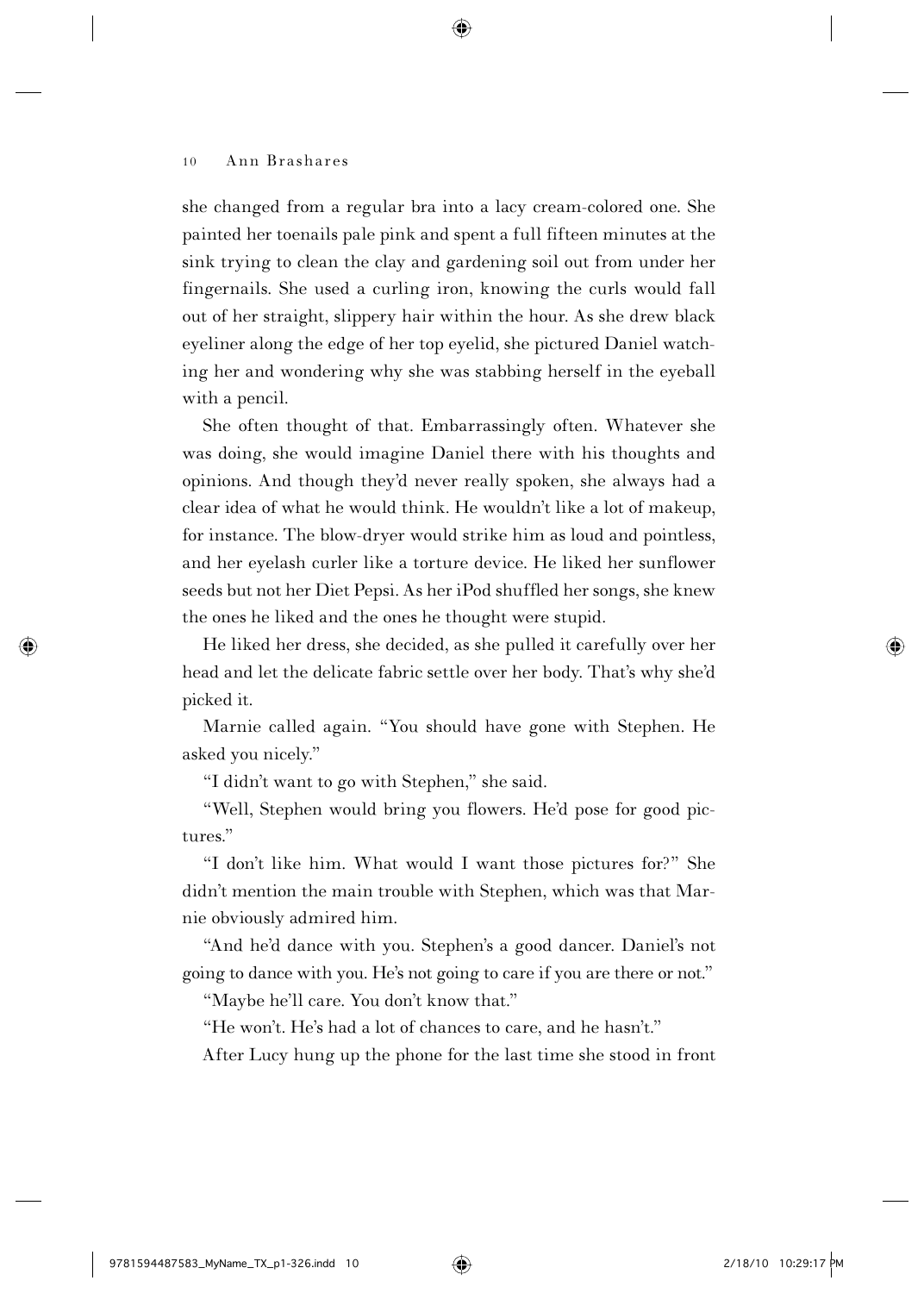MY NAME IS  $\mathcal{M}$ e mory 11

of the mirror. She did rue the lack of flowers a little. She clipped three small violets from the pots on her windowsill, two purple and one pink. She attached them to a hairpin and tucked them an inch above her ear. That was better.

⊕

Marnie came to the front door at a quarter to eight. Lucy could read the expression on her mom's face as she came down the stairs. Her mother had been guardedly wishing for some version of Stephen, a handsome guy in a tux wielding a corsage, and not just Marnie again, in her ripped black stockings. She'd had two lovely fair-haired daughters and not one eager boy in a tuxedo to show for it. To look like Lucy had been enough in her day.

Lucy felt the old pang. Now she knew what she wanted those pictures for. Her mother could use them to remember a better outcome than she'd had. Lucy appeased herself with her usual litany of guilt reducers: She wasn't taking drugs. She wasn't piercing her tongue or getting a tattoo of a spider on her neck. She was wearing a lavender dress and pink toenail polish and violets in her hair. She couldn't do everything right.

"Oh, God," Marnie said when she looked Lucy over. "Did you have to do all that?"

"All what?"

⊕

"Never mind."

"All what?"

"Nothing."

Lucy had tried too hard. That was it. She looked down at her dress and at her gold shoes. "This might be the last time I see him," she said plaintively. "I don't know what will happen after this. I need to make him remember me."

"I HATE THIS SONG. Let's go outside."

Lucy followed Marnie out of the school auditorium. Marnie hated

9781594487583\_MyName\_TX\_p1-326.indd 11  $\bigoplus$  /18/10 10:29:18 PM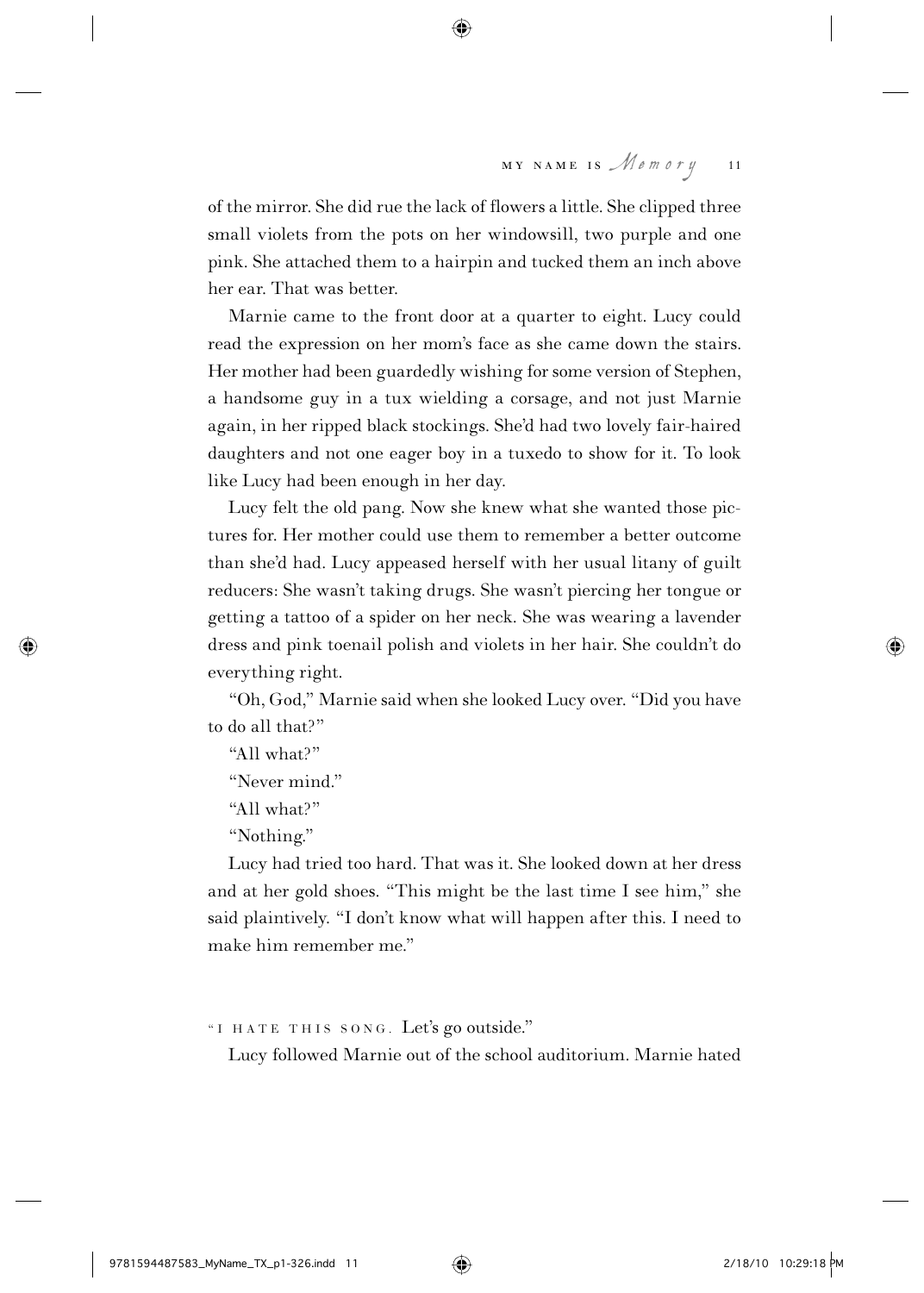every song, and Lucy creaked back and forth on her gold shoes, watching the dark red ring of lipstick on the filter of Marnie's cigarette. Marnie hunched down to relight, and Lucy saw the tender yellow roots at her part, pushing away the dyed-dark hair.

⊕

"I'm not seeing Daniel," Marnie said, more grumpy than triumphant.

"Who'd Stephen come with?" Lucy asked, meaner than she should've been.

"Shut up," Marnie said, because she had her disappointments, too.

Lucy did shut up for a while, watching the smoke climb and dissipate. She thought of Daniel's diploma left on the table along the wall of the gymnasium, and it felt like a rebuke to her. He really wasn't going to come. He really didn't care about her. Lucy felt as though her makeup was stiffening on her face. She wanted to wash it off. She looked down at her dress, which cost her an entire semester of Saturdays working at the bagel shop. What if she never saw him again? The thought gave her an almost panicked feeling. This could not be all there was.

"What was that?" Marnie turned her head abruptly.

Lucy heard it, too. There was shouting inside the school, and then a scream. You hear plenty of screams in the vicinity of a high school party, but this was one that made you stop.

Marnie stood with a look of surprise Lucy rarely caught on her face. People were piling up at the main doors, and you could hear the shouting. Lucy startled at the sound of glass shattering. Something was really wrong.

Who do you think of when glass is breaking and people are screaming real screams? That was a telling thing. Marnie was right there and her mother was home, so Lucy thought of Daniel. What if he was in there somewhere? The crowd was piling up thick and wild at the main doors, and she needed to know what was going on.

She went in through the side door. The hallway was dark, so she

↔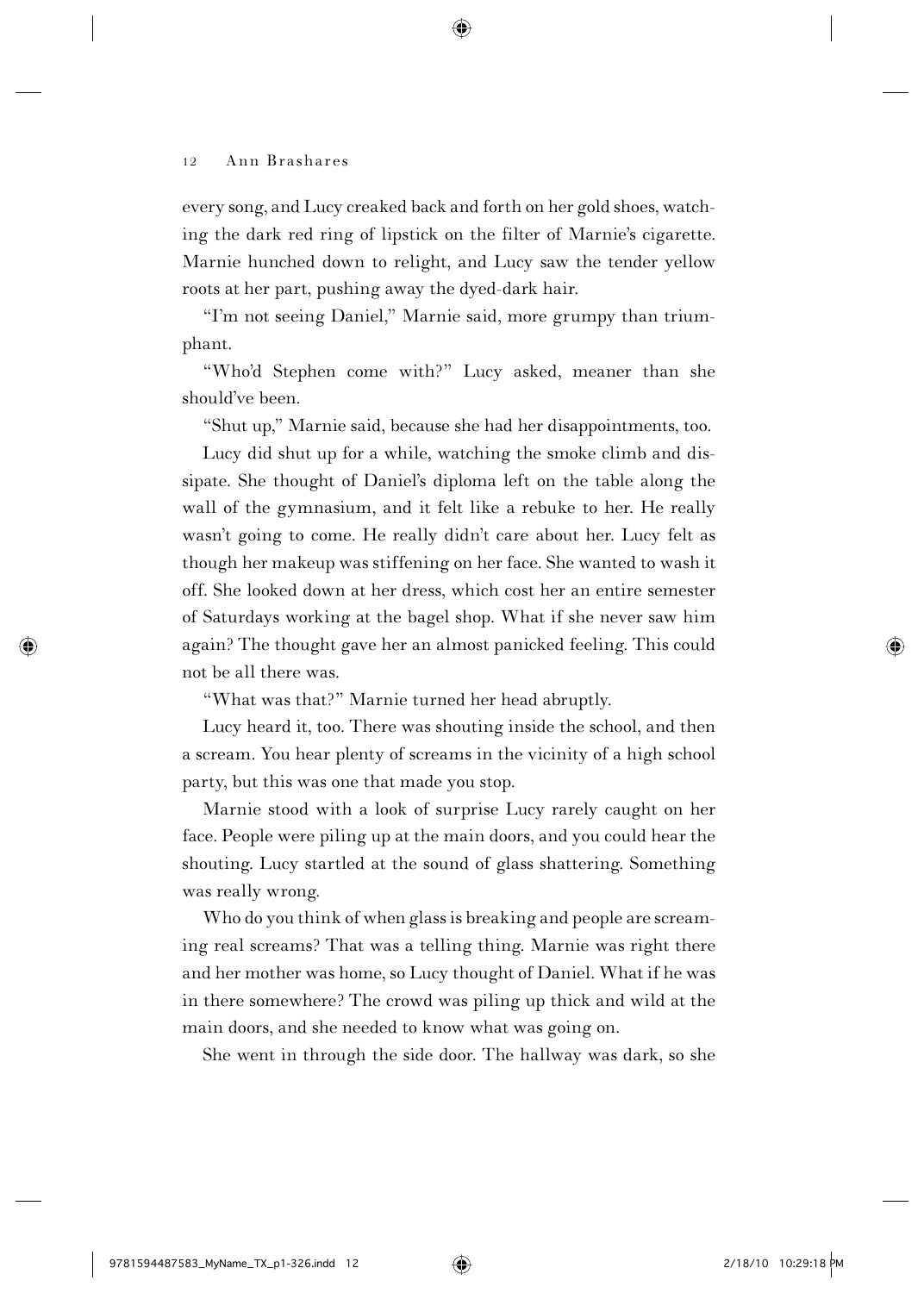# MY NAME IS  $\mathcal{M}$ e mory 13

ran toward the shouting. She stopped as she intersected with the senior hallway. She heard more glass breaking in the distance. She saw dark streaks on the floor and instinctively knew what it was. More blood pooled and rolled down the senior hallway, and she would have thought, she observed numbly, that that floor was flat. She took a few steps and froze. Somebody, a boy, was lying there mostly in the dark and everybody else was running away. It was his blood that was creeping down the hall. *"What is going on?"* she shouted after them.

⊕

She felt for her cell phone in her bag with shaking hands. By the time she'd opened it she heard the sirens, and there were many of them all at once. Somebody grabbed her arm and pulled at her, but she shook him off. The blood crept toward the toe of her gold shoe. Somebody stepped in it and ran away, making shoe prints on the linoleum, and that just seemed wrong.

She made her way toward the body on the ground, trying not to walk in his blood. She leaned down to see his face. It was a boy in the junior class, a face she recognized but didn't know. She crouched beside him and touched his arm. He was groaning with each breath. He was alive, at least. "Are you all right?" It seemed obvious he wasn't. "Help is coming," she assured him weakly.

Suddenly she heard an explosion of shouting and footsteps coming toward her as the police arrived. They were yelling at everybody. They blocked the doors and told everybody to calm down, though they themselves were not calm.

"Is there an ambulance?" she said. Not loud enough, so she said it again. She hadn't realized she was crying.

Two policemen rushed to the boy, and she stepped back. There was another eruption of shouting into radios. They made way for the EMS guys to get through.

"Is he okay?" she asked, too quietly to make any difference. She backed up farther. She couldn't see anything anymore.

⊕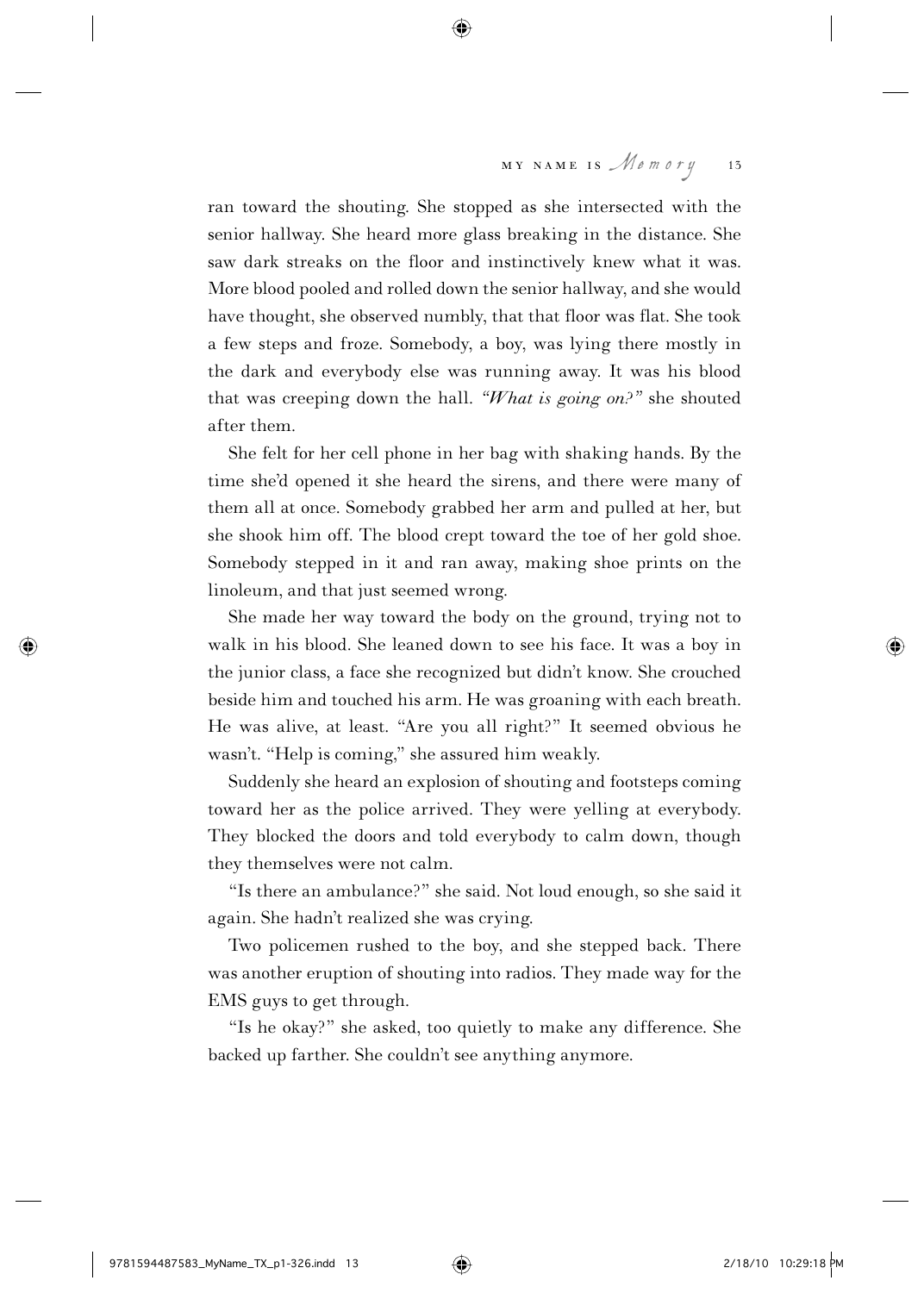At that moment a policewoman pulled at her roughly. "You're not going anywhere," she commanded, even though Lucy wasn't going anywhere. She directed her down the science hall and pointed to a door on the right. "Go in there and stay until we can get a detective in to talk to you. Don't move, do you hear me?"

⊕

She pushed open the door to the chemistry lab where she had done experiments on the Bunsen burners in tenth grade.

Through the windows she first saw all the red from the lights of the police cars. She waded through dark chairs and tables to see out. There were probably ten police cars parked at odd angles on the patch of grass at the back of school where they spent free periods in good weather. When the lights flashed over it she could see how the tires had chewed up the grass, and that seemed like a further dire thing.

She made her way to the classroom sink more by memory than sight. She could have found the light switch, but she didn't feel like exposing herself to all the people bustling outside the windows. She turned on the faucet and bent forward, washing away makeup and tears. She dried her face with a stiff brown paper towel. Her violets drooped. She'd thought the room was empty until she turned around and saw the figure sitting at a desk in the corner, and it scared her. She walked closer, trying to adjust her eyes to the darkness.

"Who is that?" she asked in a voice just above a whisper. "Daniel."

She stopped. The red glow filled in parts of his face.

"Sophia," he said.

She came closer so he could see who she was. "No, it's Lucy." Her voice shook a little. There was a boy bleeding in the hallway, and she felt a gathering disappointment that he still didn't know her.

"Come sit down." He wore a stoic expression, a look of resignation, as if he would rather she were Sophia.

She skimmed along the edge of the room, picking over chairs and jackets and bags kids had stowed there. Her dress felt insubstantial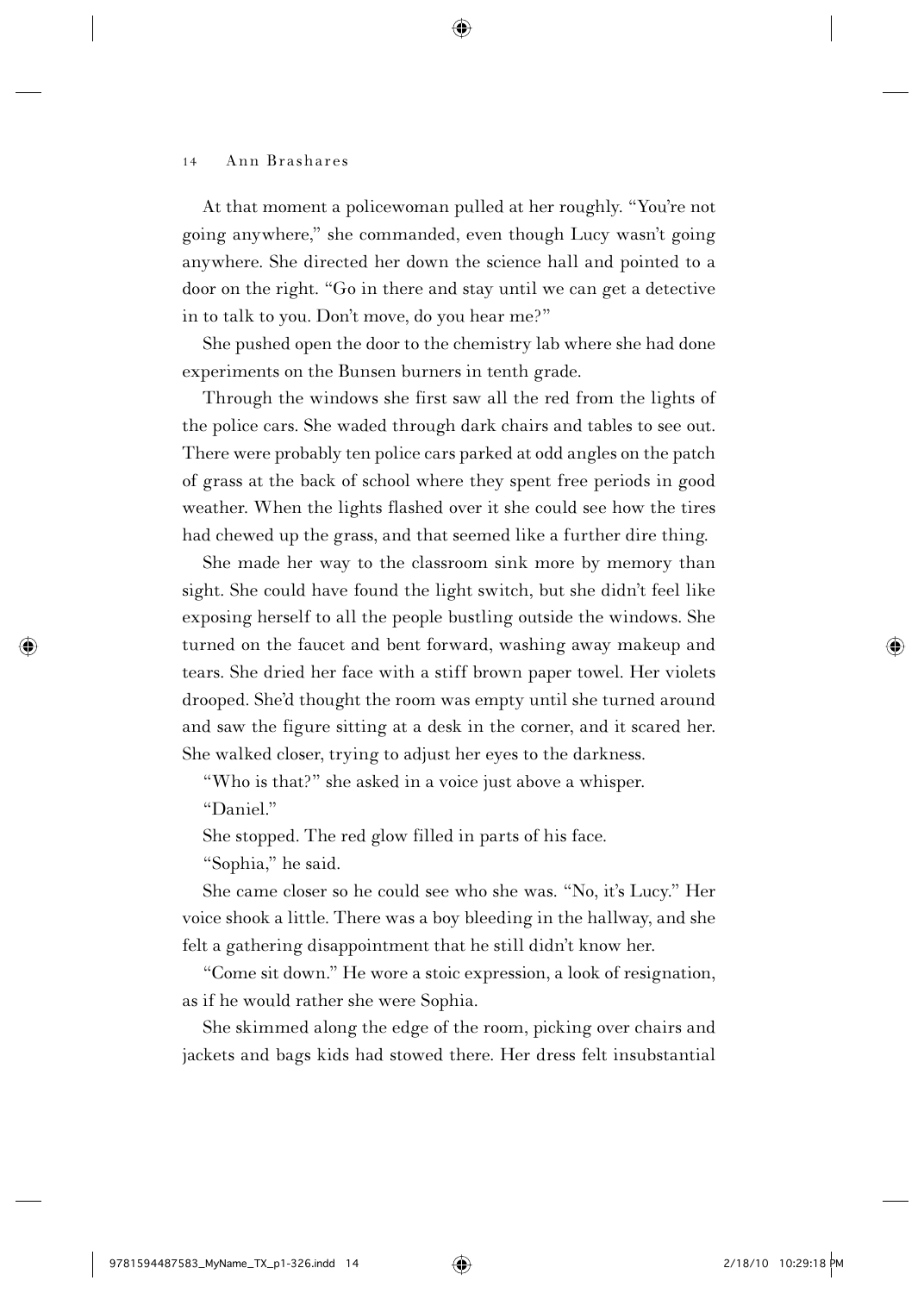MY NAME IS  $\mathcal{M}$ e mory 15

for this kind of night. He was sitting back against the wall in one of those desk/chair combinations with his feet crossed as though he was waiting for something.

⊕

She wasn't sure how close to sit, but he pulled a desk/chair toward him so the two right-handed desks faced each other like yin and yang. She shivered as she got close. She felt the goose bumps on her bare arms. Self-consciously she pulled the violets from her hair.

"You're cold," he said. He glanced at the little flowers on the desk.

"I'm okay," she said. Most of the goose bumps were owing to him.

He looked around at the piles on the stools and chairs and desktops. He pulled out a white sweatshirt with a falcon on it and held it out to her. She put it over her shoulders but did not contend with the sleeves or zipper.

"Do you know what happened?" she asked, leaning forward, her hair brushing past her shoulders so it almost touched his hands.

He spread his hands out flat on the desk as she'd seen him do many times in English class. They were the hands of a man and not a boy. He seemed to be steadying them for something. "Some juniors crashed and vandalized the senior lounge and hallway. A couple of them had knives, and there was a fight. I think two of them got cut and one kid got stabbed."

"I saw him. He was lying on the ground."

He nodded. "He'll be all right. It's his leg. It'll bleed, but he'll be all right."

"Really?" She wondered how he knew.

"Did EMS get there yet?"

She nodded.

"Then yes. He'll be fine." He looked as though he was thinking about something else.

"That's good." She believed him whether he deserved it or not, and it made her feel better. Her teeth were chattering, so she closed her mouth to make it stop.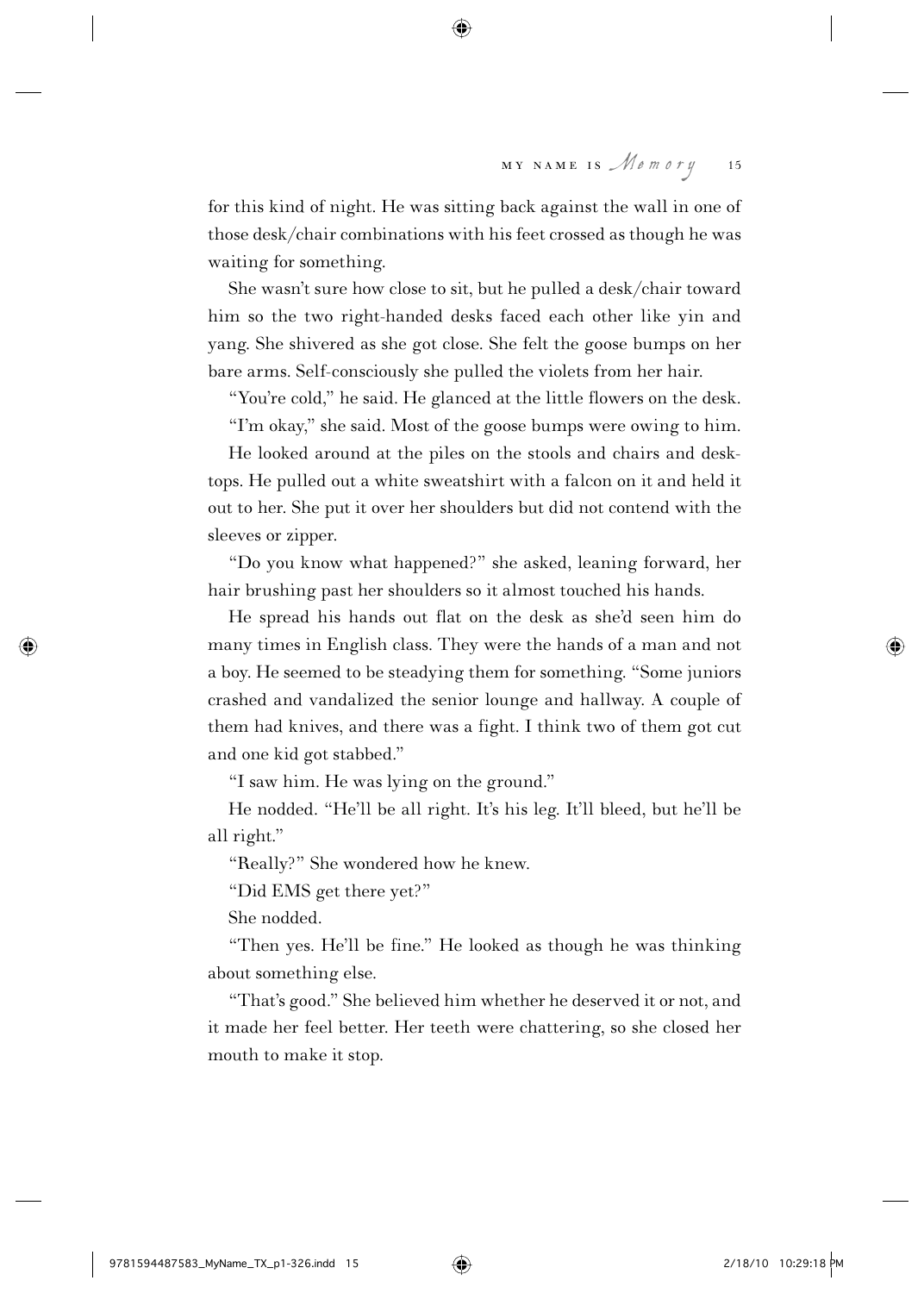He leaned down and lifted something from a bag on the floor. It was a bottle of bourbon, half full. "Somebody left their stash." He went over to the sink and took a plastic cup from the stack. "Here."

⊕

He was pouring it before she said yes or no. He put it on the desk right in front of her, leaning so close she could feel his warmth. She felt breathless and light in her head. She put her hand to her warm throat, knowing it was turning red, as it did in moments of deep agitation.

"I didn't realize you were here," she said, forgetting to think how she revealed herself by saying so.

He nodded. "I came late. I heard the screaming all the way from the parking lot. I wanted to see what was going on."

She would have taken a sip of the bourbon, but her hands were shaking and she didn't want him to see. Maybe he understood this, because he leaned away from her toward the counter, where he switched on a burner. She watched the dots of fire flicker around the rim before the flame took hold. It reflected off the glass door and made a faint quivery light through the room. She took a quick sip and felt the sting and burn of it in her cold mouth. She tried not to wince at the fumes. It wasn't exactly her custom to drink whiskey.

"Will you have some?" she asked when he'd settled back into the desk/chair contraption. His knees brushed against hers. She didn't think he'd been intending to drink any. But he looked at her, and he looked at the cup. He reached for it, and she watched in amazement as he put it to his lips just where her lips had been and took a long sip. She'd imagined he might pour himself a cup but never that he'd share hers. What would Marnie say to that? This was intimacy she couldn't quite believe. She was sitting with him, talking with him, drinking with him. It was happening so fast she couldn't quite take it in.

She took another sip, recklessly. If he saw the shaking, she didn't care. Her hand was where his hand was and her lips over his lips.

*Do you have any idea how much I've loved you?*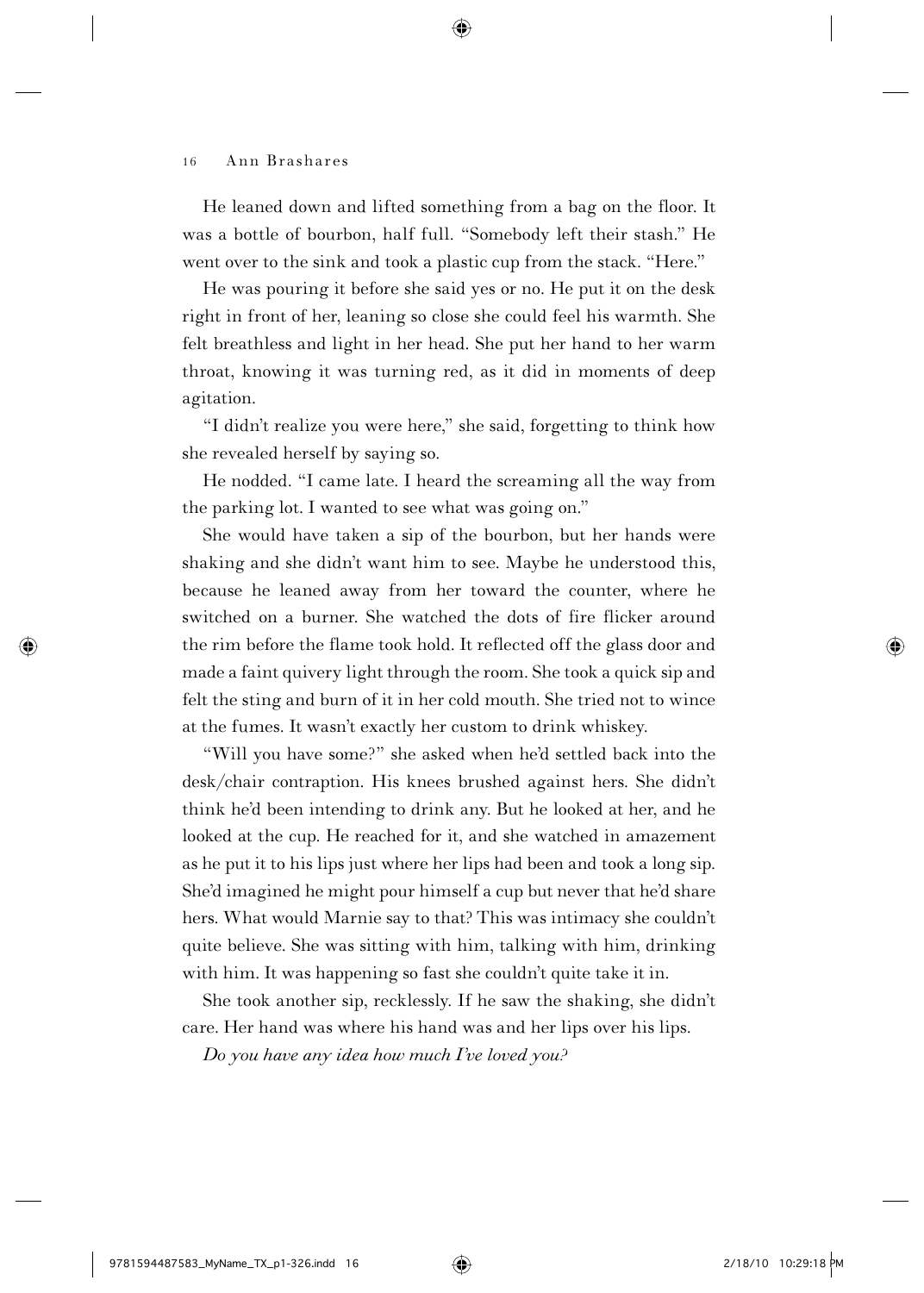⊕

MY NAME IS  $\mathcal{M}$ e mory 17

He sat back again. He tipped his head to the side and studied her face. Their knees touched. She waited for him to say something, but he was quiet.

She squeezed the plastic cup nervously in her hand, bending the circle to an oval and back. "I thought the year would end and we would all go our separate ways and we would never have talked to each other," she said bravely. She felt like her words echoed in the silence, and hated being stuck with them for so long. She wished he would say something to cover them over.

He smiled at her. She thought she had never seen his smile. He was beautiful. "I wouldn't have let that happen," he said.

"You wouldn't?" She was so genuinely surprised she couldn't help asking. "Why not?"

He continued to study her, as though he had many things to say and wasn't sure he was ready to say them. "I've been wanting to talk to you," he said slowly. "I wasn't sure . . . when the right time would be."

In a completely juvenile and heady way, she wished Marnie could have heard him say that.

"But this is a strange night," he went on. "Maybe not the best time. Tonight I just wanted to make sure you were all right."

"You did?" She was worried her face was so eager as to be pitiful. He smiled in that same way again. "Of course."

She took another sip of bourbon and giddily passed it to him as if they were old friends. Did he have any idea how much time she had spent thinking about him and fantasizing about him and parsing his every glance and gesture? "What did you want to talk to me about?"

"Well." He was trying to measure something about her; she didn't know what. He took another long swig. "I probably shouldn't be doing this. I don't know." He shook his head, and his face was serious. She wasn't sure if he meant drinking bourbon or talking to her.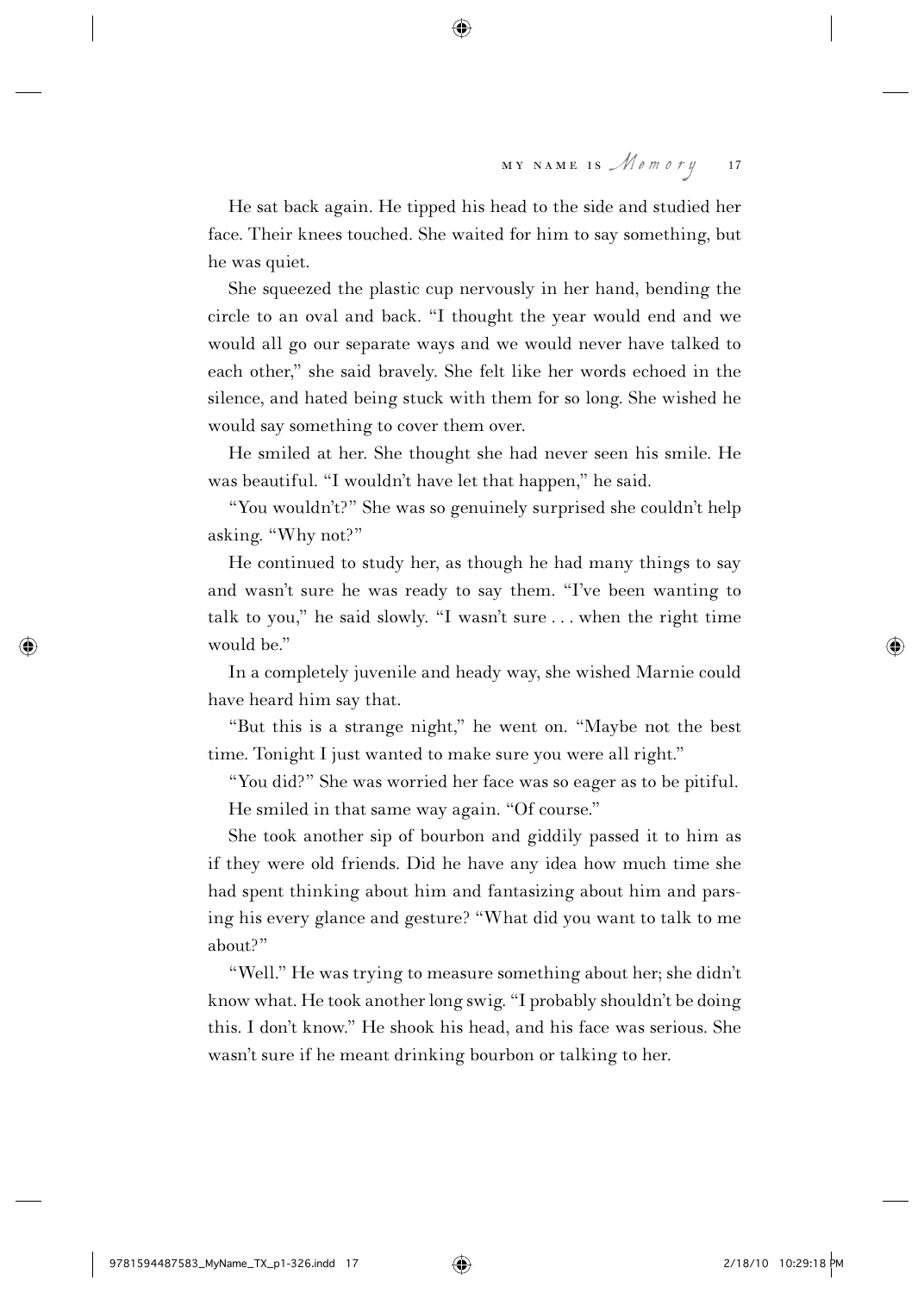"Shouldn't be doing what?"

He looked at her so hard it almost scared her. She wanted nothing more in the world than to have him stare into her eyes, but this was too much to take in. It was like buckets of water spilling off of parched soil.

⊕

"I've thought about this a lot. There are so many things I've wanted to say to you. I don't want to"—he paused to choose his words—"overwhelm you."

She had never had a boy talk to her like that. There was no cover of bullshit, no flirtation, no added charm, but his look was searing. He was different from anyone she had known.

She swallowed hard to keep herself down. She felt she could turn inside out and show him her kidneys if she wasn't careful. She would hold herself together, but she wouldn't leave him out there on his own. "Do you know how much I've thought about you?"

They were sitting knees to knees, pressing them together, so when he split his legs hers went right through until they were practically joined. Her knee was nearly in his crotch, and his was in hers. Her knee was bare, and his knee was deep under her dress, pressed against her underwear, and her nerves were thrumming. She had a feeling of disbelief. She was suspicious that her imagination was choreographing this out of pure desire and that it wasn't really happening.

"Have you?" he asked. She suddenly knew, just knew, that he was soaking her in, that he was as parched as she was.

He reached out and put his hand on the back of her neck and pulled her forward. She drew in her breath, astonished that he would put his mouth on hers. He kissed her. She lost herself in his breath and his warmth and his smell. She leaned so far forward that she felt the edge of the desk cutting into her rib cage under her breasts and her heart slamming against it.

His arm hit the cup of bourbon, and it fell to the floor. She vaguely felt the liquid splash and puddle under her foot and didn't care. She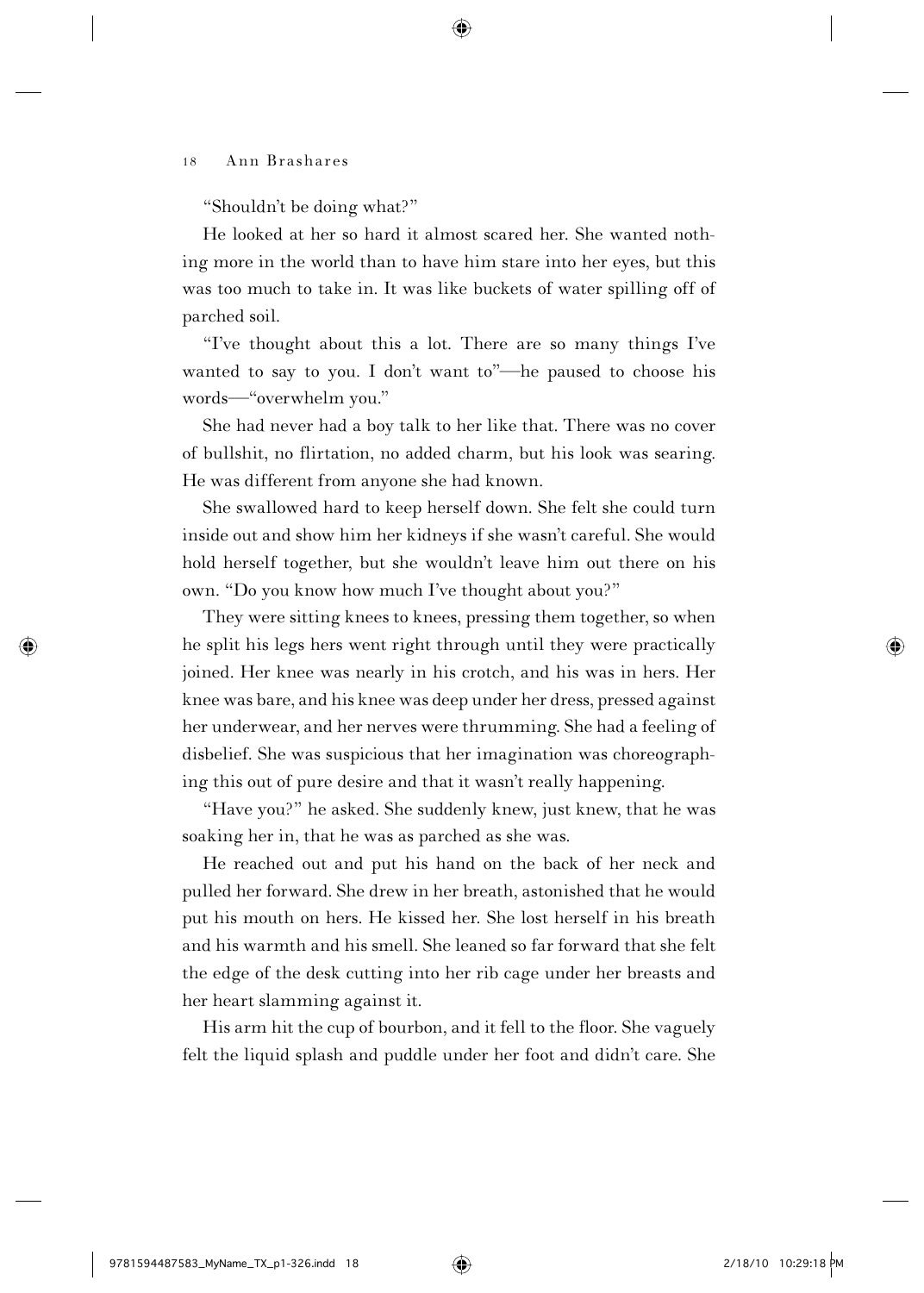⊕

MY NAME IS  $\mathcal{M}$ e mory 19

meant to stay in his kiss until she died if necessary, but she felt something strange, a strange sensation barreling toward her, a heavy foreboding. She was able to ignore it for a while, until it crashed into her all at once.

It was a sensation of feeling and remembering at the same time, two explosions colliding and expanding. It was like déjà vu but far more intense. She felt dizzy and suddenly afraid. She opened her eyes and pulled back from him. She looked into his eyes. She felt tears on her face, wholly different from her earlier tears. "Who are you?" she whispered.

His eyes seemed to dilate and refocus. "Do you remember?"

She could not make herself see in front of her. The room spun so violently she closed her eyes and he was there, too, behind her eyes, as though from her memory. He was lying on a bed and she was looking down at him, and she felt an undertow of despair she didn't understand.

She felt him now holding both her hands, she realized, and hard. When she opened her eyes his expression was so intense she wanted to look away. "Do you remember?" He looked as though his life depended on her answer.

She felt scared. She had another scene invading her mind that she couldn't place. It was him, but in a strange setting, not anywhere she knew. She felt as if she was fully awake and dreaming at the same time. "Did I know you before?" She felt sure it was true, and also that it couldn't be. She had a terror of not knowing quite where she was.

"Yes." She saw that there were tears in his eyes.

He pulled her out from the desk and held her standing up so her whole body was clutched to his. She felt a rocking against her chest, and she didn't know if it was her heart or his. "You are Sophia. Do you know that?" Her head was pressed into his neck, and she felt dampness on top of her head.

If he wasn't holding her, she didn't think she could stand up. She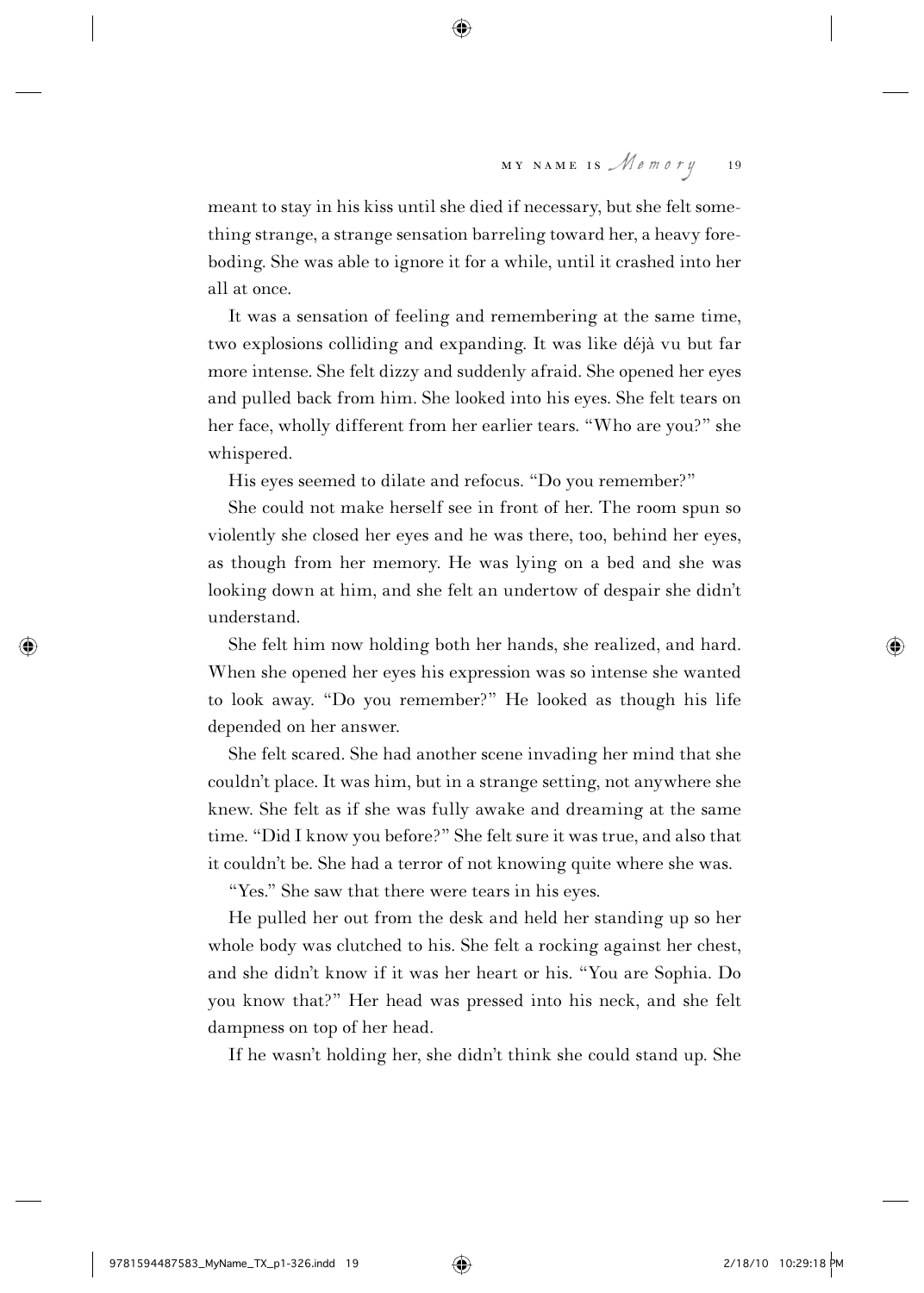felt herself slipping. She didn't know where she was or who she was, and she didn't know what she remembered. She wondered if the bourbon was acting as some kind of hallucinogen or if she was just losing her mind.

⊕

Is this what it was like? Dana had loved to be out of control, but Lucy hated it. She pictured an ambulance coming to get her. She thought of her mother.

She pulled roughly away from him. "There is something wrong with me," she said tearfully.

He didn't want to let her go, but he saw the whiteness of her face and the fear. "What do you mean?"

"I have to go."

"Sophia." She realized he had two fistfuls of her dress, and he wasn't letting them go.

"No, it's Lucy," she said. Was he crazy? He was. He was confused and thought she was someone else. He was having some kind of psychosis. He was so crazy he was making her crazy, too.

She suddenly felt an overwhelming sense of danger. She cared about him too much, and he was a dangerous person to love. He wouldn't love her back. He'd suck her into pure confusion where he thought she was someone else. And she would want so much to believe him that she wouldn't know who she was anymore.

"Please let go."

"But. Wait. *Sophia.* You do remember."

"No. I don't. You're scaring me. I don't know. I don't know what you are talking about." She sobbed between the words.

She felt his hands shaking. She couldn't look at the despair in his face. "I wish I could tell you everything. I wish you knew. Please let me try to explain."

She pulled away so hard her dress tore down the front. She looked down and then at him. He looked surprised and horrified that he was still holding the fabric in his hands.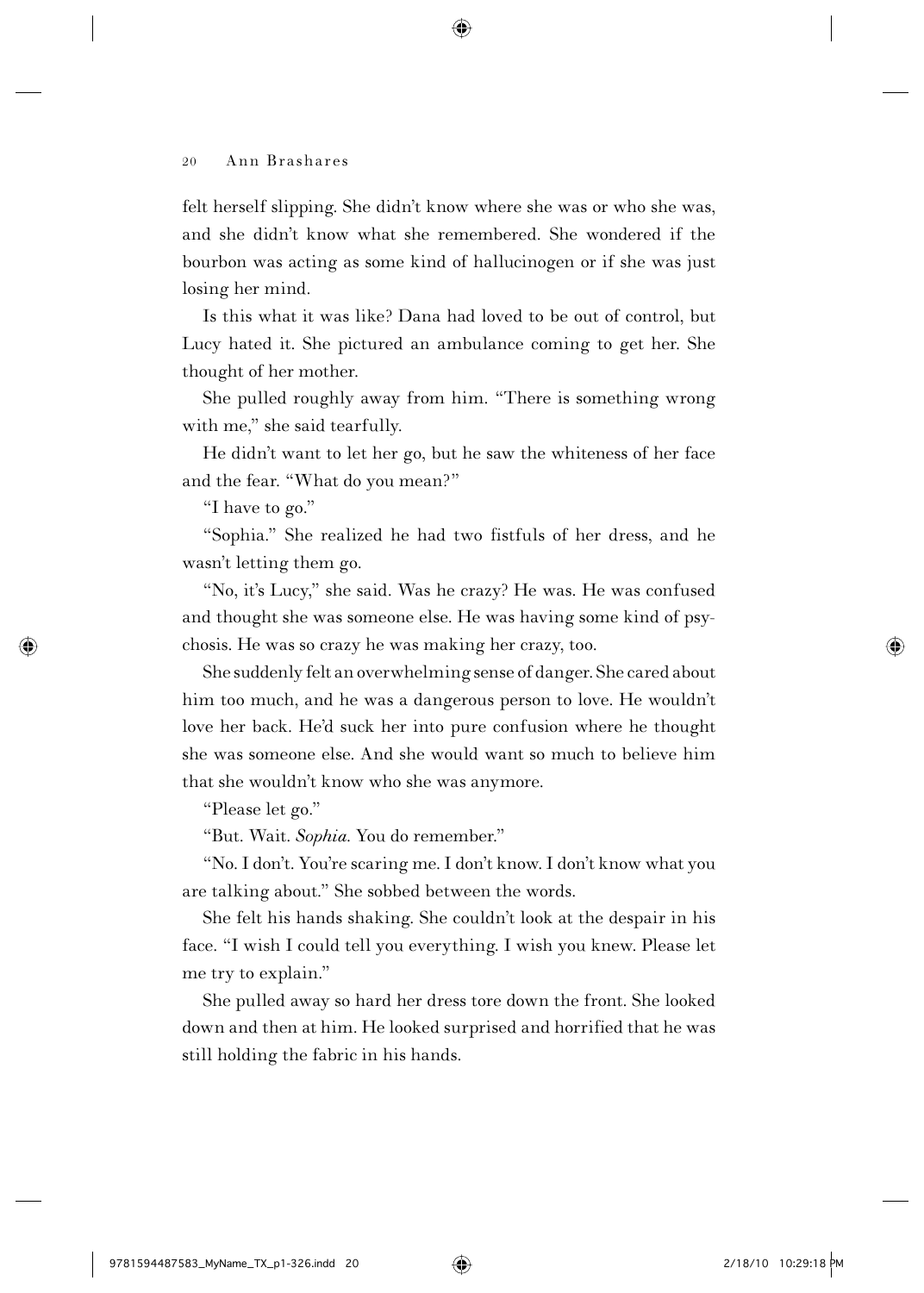# MY NAME IS  $\mathcal{M}$ e mory 21

"Oh, God. I'm sorry."

He tried to put the sweatshirt around her to cover her up. "I'm so sorry," he said. He wouldn't take his arms from her. He wouldn't let her go. "I'm so sorry. I love you. Do you know that?" He was holding her, pressing his face desperately in her hair. "I always have."

⊕

She wrested herself away from him. She caught the desk with her leg and sent it backward. She tripped over chairs and bags to get to the door. She couldn't be loved like this. Not even her. Not even by him.

"You don't," she said without turning around. "You don't even know who I am."

She didn't remember getting to the front doors of the school, but a policeman found her there. She was crying and couldn't find a way out because all the doors were locked. That's what the cop told her mother when she came to get her, but Lucy honestly didn't remember any of it.

HE SAT CROUCHED in the room by himself for a long time after she left. He could still taste her on his lips and feel the warmth of her body against his, but they were a reproach now. He stared at the three wilted blooms on the desk where she'd sat. He still had a piece of her dress in his hand.

There was only regret left over. And disgust at himself. He didn't want to move for fear of opening more cracks and letting all that in, and worse. He wished he could bathe in the touch and smell of her rather than in his failure, but the failure overwhelmed him. He'd destroyed all hope of her. He'd hurt her and upset her. How could he have done that to her?

#### *She remembered me.*

That was his worst weakness, his most toxic drug. He was so eager for her to remember, he would tell himself anything. He would do anything, believe anything, imagine anything.

⊕

↔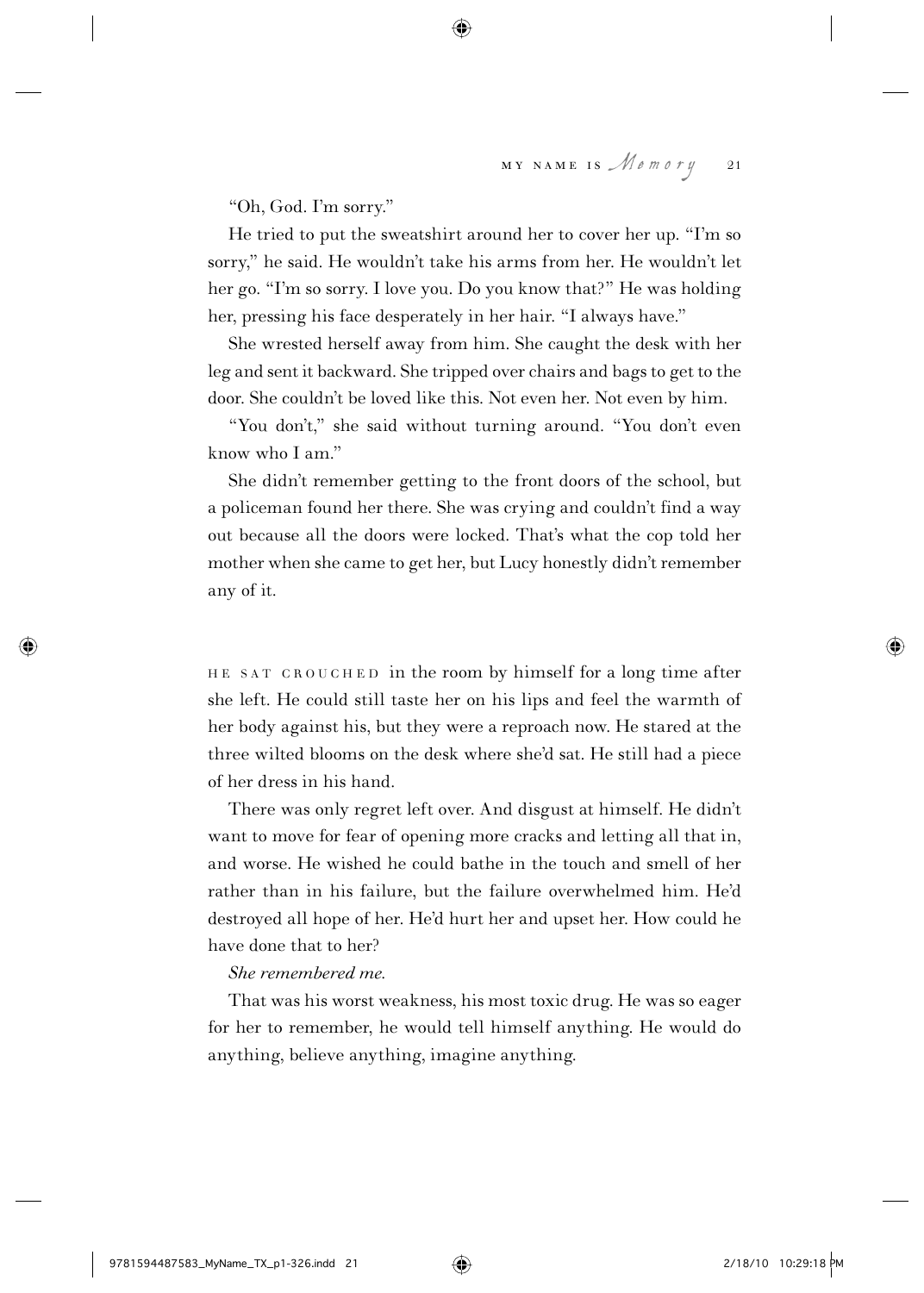# *She did. She knew.*

In a daze he left the school long after everyone had gone. There were a few security guards left over, cleaning up the mess. Nobody bothered with him. His failures were private and invisible.

⊕

#### *But not to her.*

He'd pushed her. He'd scared her. He'd besieged her. He'd vowed he wouldn't, and he did. He'd kept himself together so scrupulously for so long, but when he came apart he did it with the force of centuries. He hated himself and every intention and desire he'd ever had. He hated everything he'd ever planned or wanted.

# *I love her. I need her. I gave away everything I had for her. I just wanted her to know me.*

He walked until he was away from the sights and sounds. He found a clearing past the soccer field and lay down in the damp grass. He couldn't go any farther. There was no place to go, no one to see, nothing to want or hope for. He had built up his vision so patiently for so many years and wrecked it in a matter of moments.

#### *She is my doing and my undoing.*

She always had been. And what a price she had paid for it, too.

He couldn't stay there. He still saw the red of the police lights beating against the heavy June sky. He got up, and his back was wet with the ground. He walked down the hill away from the school. He was done with it, never to return, leaving it in the state of ruin in which he seemed to leave everything. He should have left the world alone.

He realized he'd forgotten to take his diploma. He pictured it sitting on the long picked-over table in the gym, alone amid the crepe streamers and sinking balloons. They were for the people who cared, who'd treasure it as though it was their first and last. He knew better. What did one more matter to him? So there it would sit, with his name written in careful calligraphy.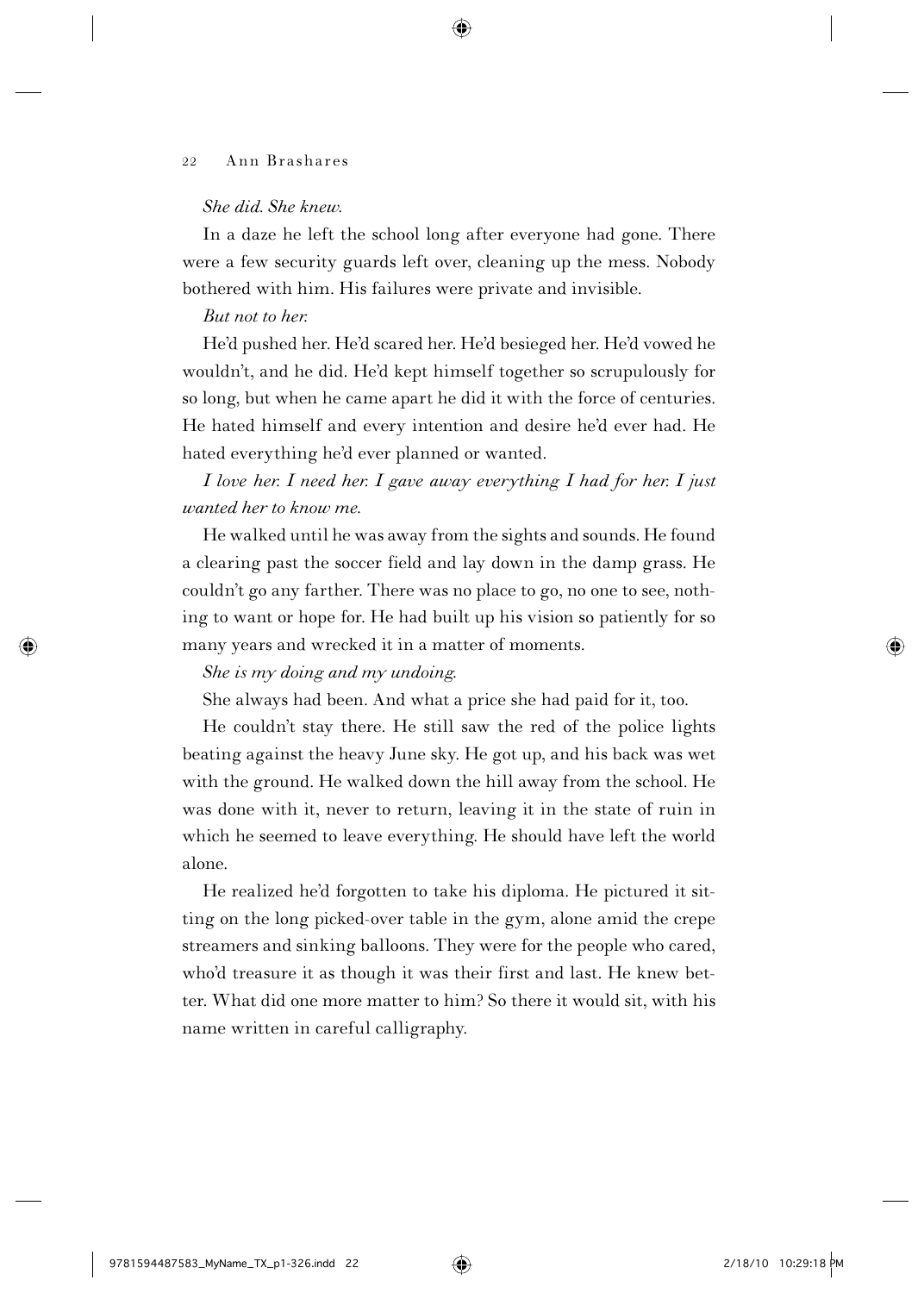# MY NAME IS *Memory* 23

Why did he keep going when everyone else got to start over? Why was he still here and she would always go? Sometimes he felt like the only one on earth. He was different. He always was. His attempts at living in the regular world seemed stupid and false.

⊕

# *I've lost her again.*

It would seem that someone who had been around as long as he had, who'd seen as much as he had, would have a longer view and some amount of patience. But he was too pent up, too full of need. She was right there, and he couldn't control himself. He tricked himself into thinking that she would look into his eyes and remember, that love would conquer all. The bourbon was tricky, too.

*Nobody remembers but me.* He kept that thought locked in its place, but this night he let it out. The loneliness of it was unbearable sometimes.

HE WALKED THROUGH fields and along a two-lane road. He walked along the river, and it felt good to be close to something older than he was. This river had a long memory but, unlike him, wisely kept it to itself. He thought of the Appomattox campaign, the Battle of High Bridge. How much blood had soaked into this river? And yet the river flowed. It cleansed itself and forgot. How could you cleanse yourself if you couldn't forget?

# *I don't want to want this anymore. I don't want to do this to her anymore. I want to be done.*

He had no one to keep him here. He had no real family. In the life before this one, he'd lucked into one of the truly great families, and he'd recklessly given them up to follow Sophia. It was no wonder he got what he got in this life—an addict who left before he turned three and a foster family every bit as bad as he deserved. For the last two years he'd been on his own, living narrowly on hope. He'd given

⊕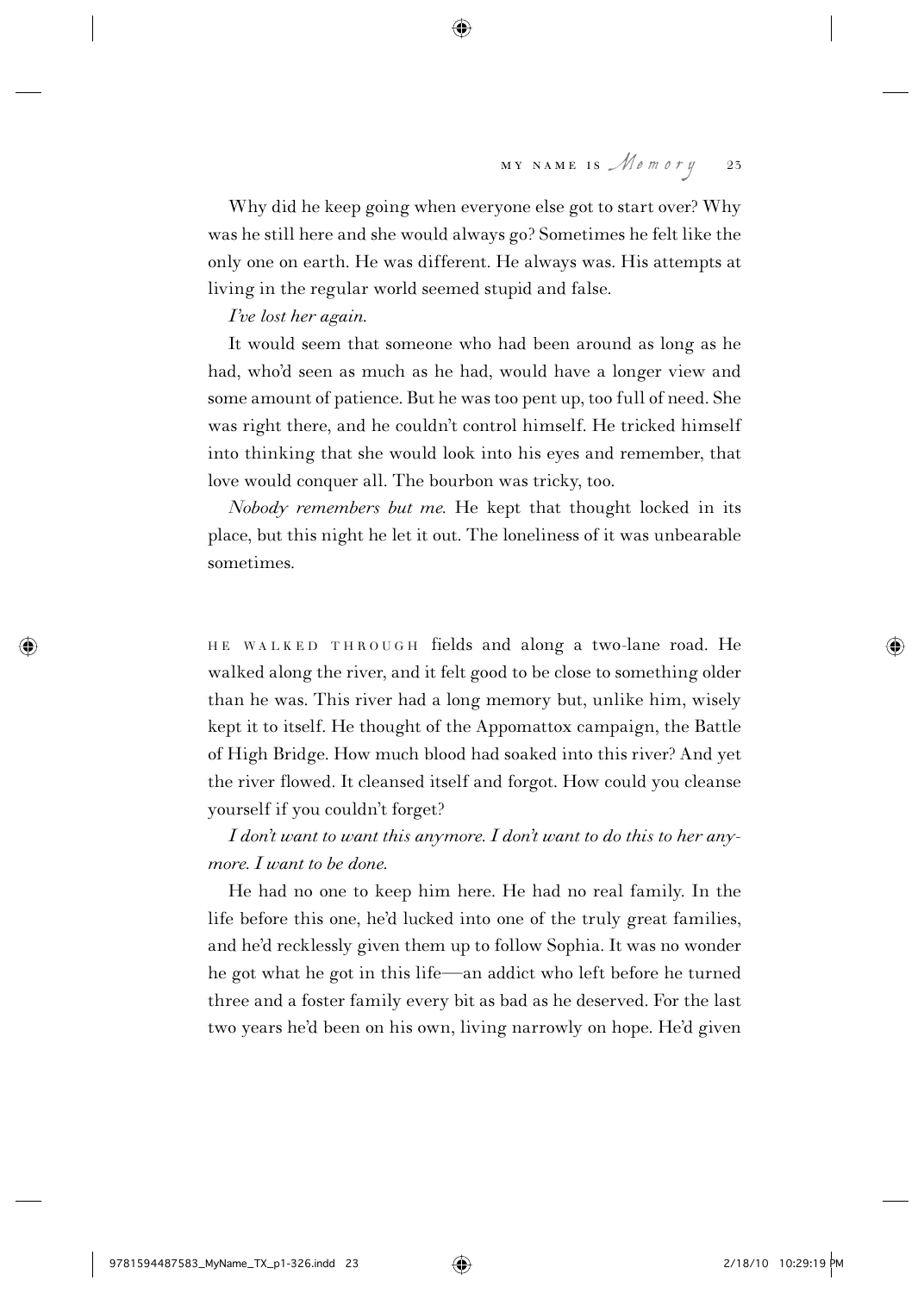up blessings he hadn't been worthy of for the chance to be with her, and now he'd lost that, too.

⊕

What would it be like if you didn't come back? That was one of the few corners of experience he hadn't looked into. Would dying be different? Would you get to meet God finally?

He sat at the edge of the river, minding the cold, muddy soak of it, and wondering why you couldn't free yourself from those small inclinations. No matter how long you lived. Like the death-bound convict glancing at the clock. You could never quite fit the small rotations to the big ones, could you?

He pulled mud-covered rocks from the riverbank, small enough to fit in his pockets. Bigger ones he threw blindly into the riverbed, listening for the hollow crack of stone hitting stone or the merciful slap of soft water. He pushed rocks and mud into the pockets of his good pants, just daring his dumb autonomic brain to resist him. He stuffed a jagged few rocks into his breast pocket, a little abashed at his own stagecraft in a moment like this. There was no moment so momentous that it strangled all the little notions.

# *Except when you kissed her.*

Decisions like this were more dignified in the future or the past, or when they occurred in the lives of other people. The petty workings of your birdlike mind brought you down, and forgetting was your only salvation. It was his curse to remember lifetimes of them.

Appropriately burdened, he trudged to the road and followed it onto the bridge. The dark air moved cooler and faster over the water. Headlights of a car appeared and grew on the other side of the river but passed without crossing. He got to the highest point, climbed onto the guardrail and sat on it, facing the river, dangling his legs over the water, feeling strangely young. He observed the rocks cutting into his skin as though they hurt someone else.

He climbed up to standing, balancing the guardrail under his stiff-soled shoes. He waved his arms to keep from slipping. Why did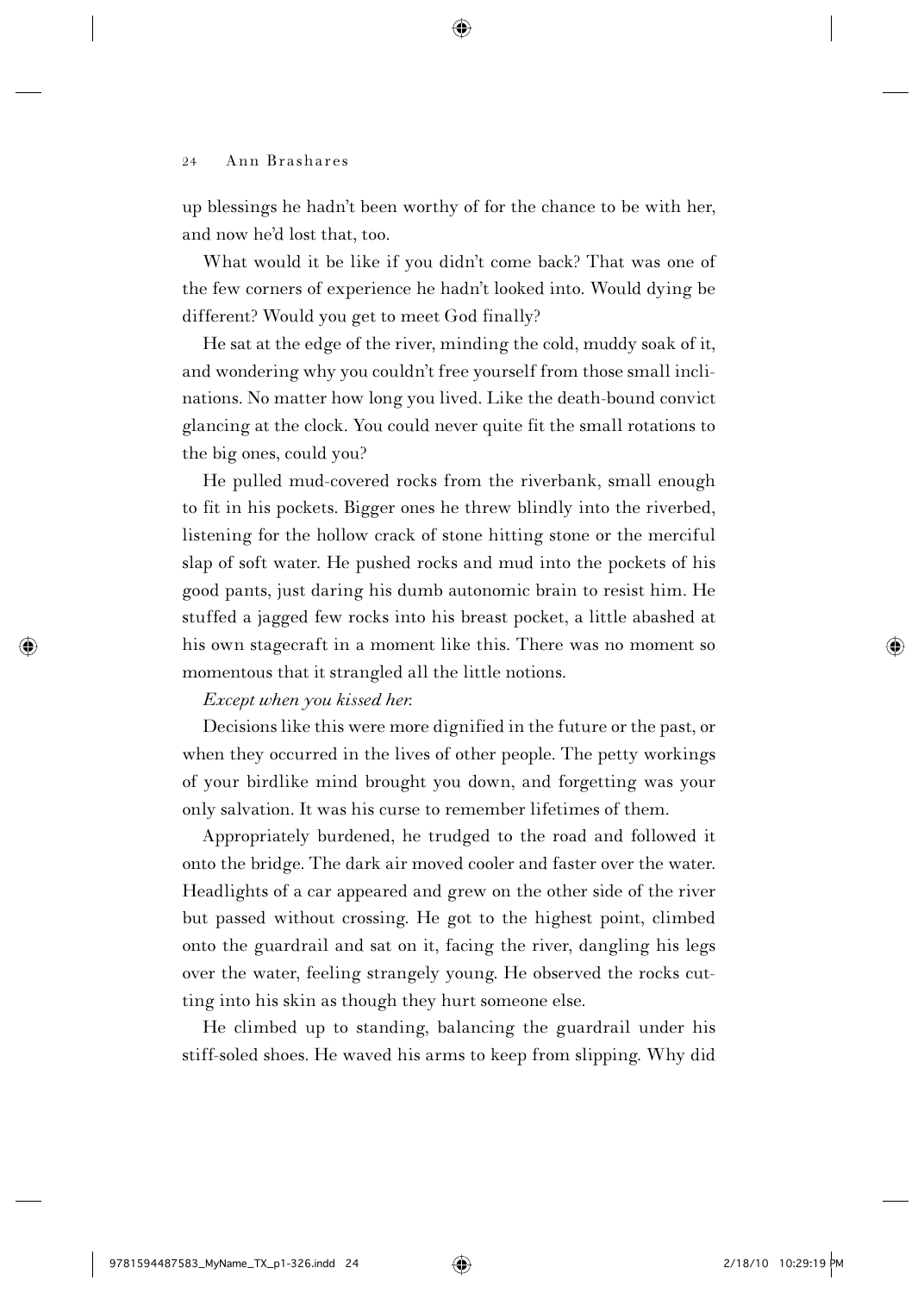⊕

my name is Mem o ry<sup>25</sup>

it seem important to jump and not to fall, when it came to the same thing? The heavy moisture in the air made his face feel wet. Another car passed.

Of all the millions of possible things he could take with him, he had a piece of Lucy's soft purple dress balled up in his hand and the sour taste of bourbon in the back of his throat. In his mind he held the look of fear on her face as she tried to get away from him and he wouldn't let go, ruining centuries of carefully nurtured hope, knowing he was ruining it, and still not being able to stop himself from ruining it.

That was enough to make him hold his balance and jump.

⊕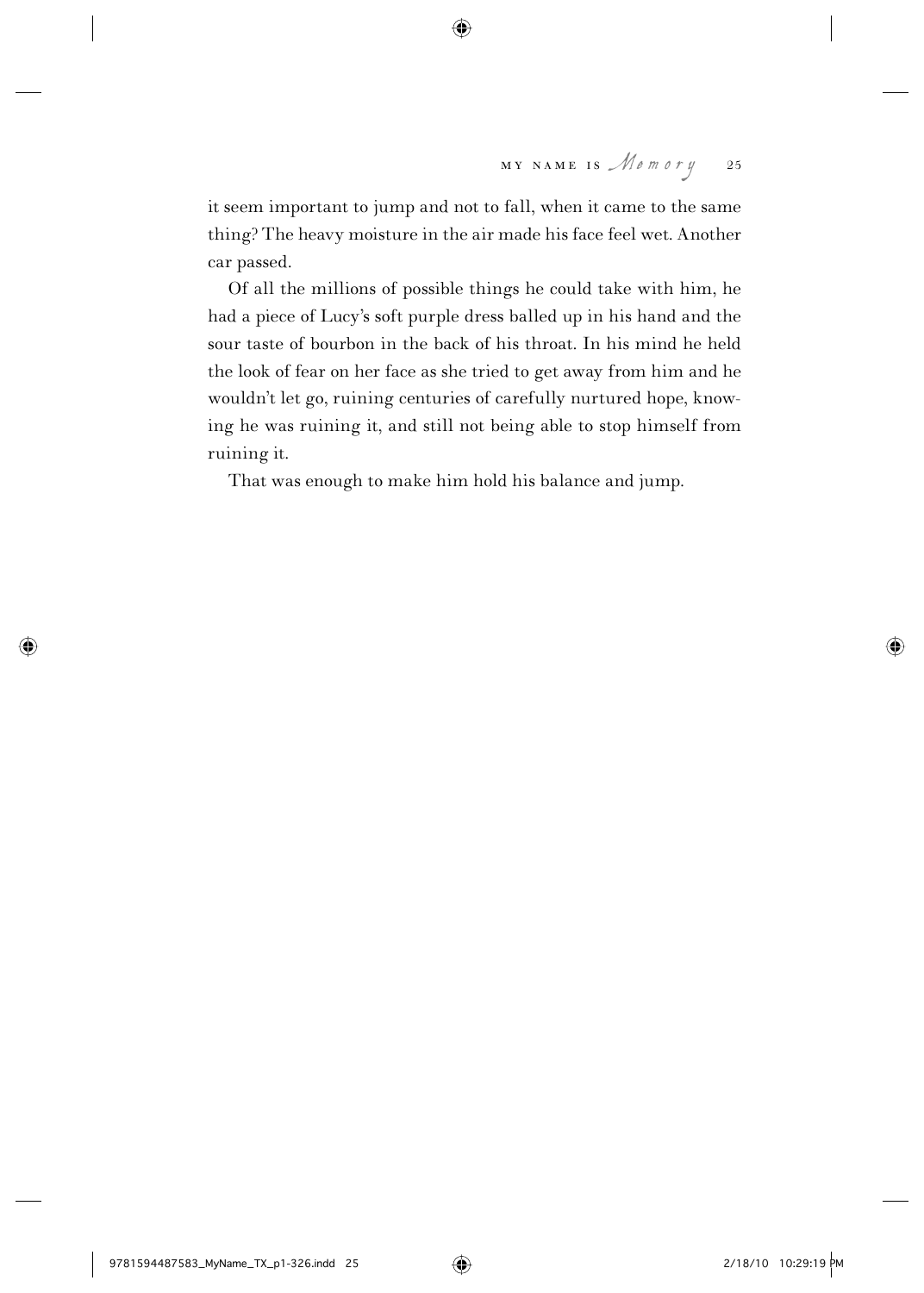#### **NORT H A F R IC A , 541**

I was once a perfectly normal person, but it didn't last long. That was in my first life. The world was new to me then, and I was new to myself. It began in roughly the year 520 A.D., but I am not sure of the exact point in time. I didn't keep track of things in the same way then. It was long ago, and I didn't know I'd be remembering them.

⊕

I consider it my first life because I don't remember anything coming before it. I guess it's possible that I lived lives before that. Who knows, maybe I've been around since before the time of Christ but something happened to me in this particular life that led to the formation of my strange memory. Doubtful but possible, I guess.

And the truth is, some of the very early lives are murky. There were one or two when I think I must have died young from ordinary childhood diseases, and I'm not sure how they fit into the larger order of events. I keep a few bits and pieces from them, the expansive hotness of fever, a familiar hand or voice, but my soul was hardly situated before I moved along.

It's painful for me to think about that first life and to try to recount it to you. I would have done better to die early of measles or pox.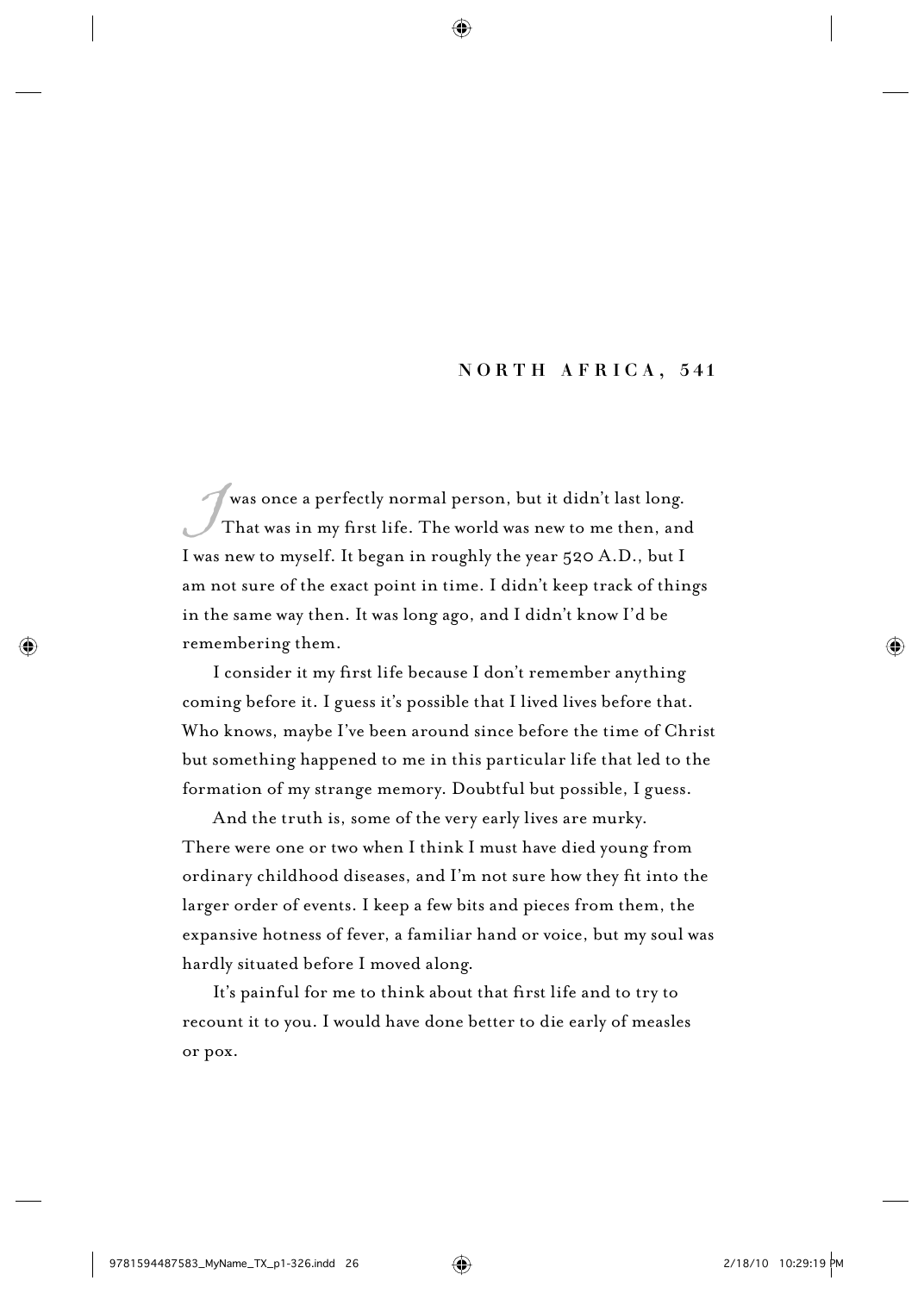# MY NAME IS Memory 27

Since I first began to understand my memory, I've considered my actions differently. I know that suffering doesn't end with death. That's true for all of us, whether we remember or not. I didn't know it then. Maybe it helps explain how I did the things I did, but it doesn't mitigate them.

⊕

I WAS FIRST born to the north of the city that was then called Antioch. The first indelible notch in my long record was the earthquake of 526. I had no perspective on it then, but in the years since, I've read every account I could find to compare to my own. My family survived, but it left many thousands dead. Our parents had gone to the market that day, and I was alone with my older brother, fishing in the Orontes, when it happened. I remember falling on my knees as the earth rolled under us in waves. For reasons I can't explain I got up again and walked unsteadily into the river. I can still remember standing in water up to my neck, feeling the syncopated roll of one surface under the other, and then suddenly ducking under, my eyes open wide and my arms out at either side for balance. I lifted my feet from the ground and stretched out until I was parallel with the river. I rolled until I was face up and saw the sky through the water. I saw the way the light lost its certainty under there, and I felt I understood something about it. I have known a true mystic well enough to be sure I am not one, but for a moment the ticking of time was silenced and I saw through the fabric of this world to eternity. I didn't process it then, but I've dreamed it a thousand times since.

My brother shouted curses at me to come back and then followed me when I didn't. I think he meant to pummel me and drag me back to shore, but the sensations were so peculiar he stood

9781594487583\_MyName\_TX\_p1-326.indd 27 **78159 10:29:19 PM /18/10 10:29:19 P**M /18/10 10:29:19 PM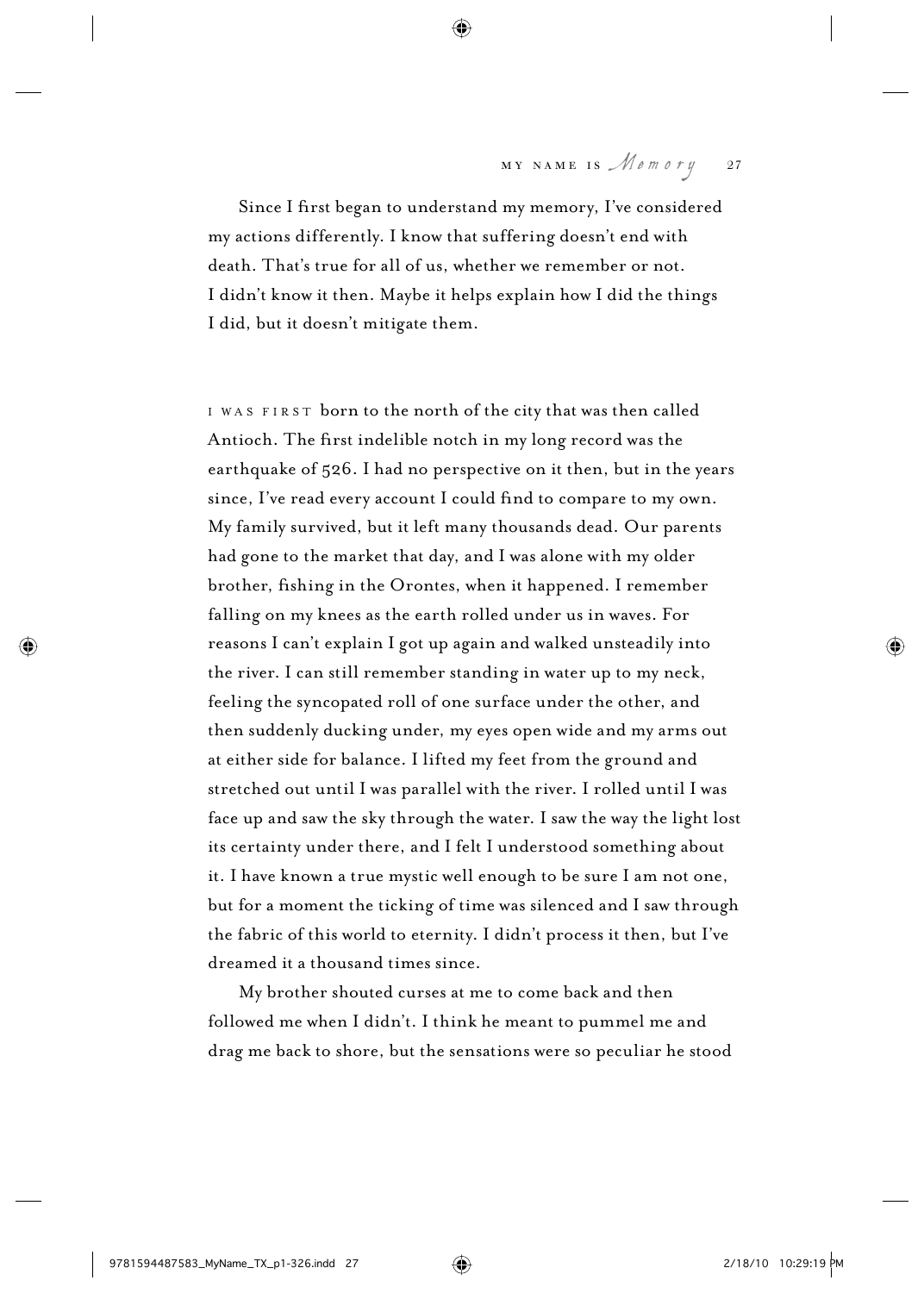a few yards from me, his face suspended over the river in a look of abstraction. I came back up to the surface, and we waited for the shore to go back to normal. And even when it did, I remember walking home, keeping a wondering eye on the ground as it passed under my feet.

⊕

WE WERE PROUD subjects of Byzantium then. Belonging to a great empire made little difference in our small domestic life, but the idea transformed us. It made our hills a little grander and our food a little tastier and our children a little prettier because we fought for them. The able-bodied men in my family fought, albeit distantly, under the famous general Belisarius. He, more than anyone, gave the glory and shape to our lives, which were otherwise not glorious. My uncle, whom we revered, was killed on a campaign to put down a Berber uprising in North Africa. We had only enough information about his death to demonize North Africa and every soul contained therein. I later discovered my uncle was most likely stabbed to death by a comrade for stealing his chicken, but again, that was later.

I sailed with my brother and a hundred other soldiers of the empire across the Mediterranean Sea to North Africa. We were infl amed by vengeance. Like many new souls, I was never better suited to being a soldier than I was in that life. I obeyed orders with absolute literalness. I didn't question my superiors, not even in the privacy of my mind. I was fully committed, ready to kill, ready to die for my cause.

If you had asked me why this or that Berber tribe, who shared none of our culture, religion, or language, had to die or remain part of Byzantium for a few years longer, I wouldn't have been able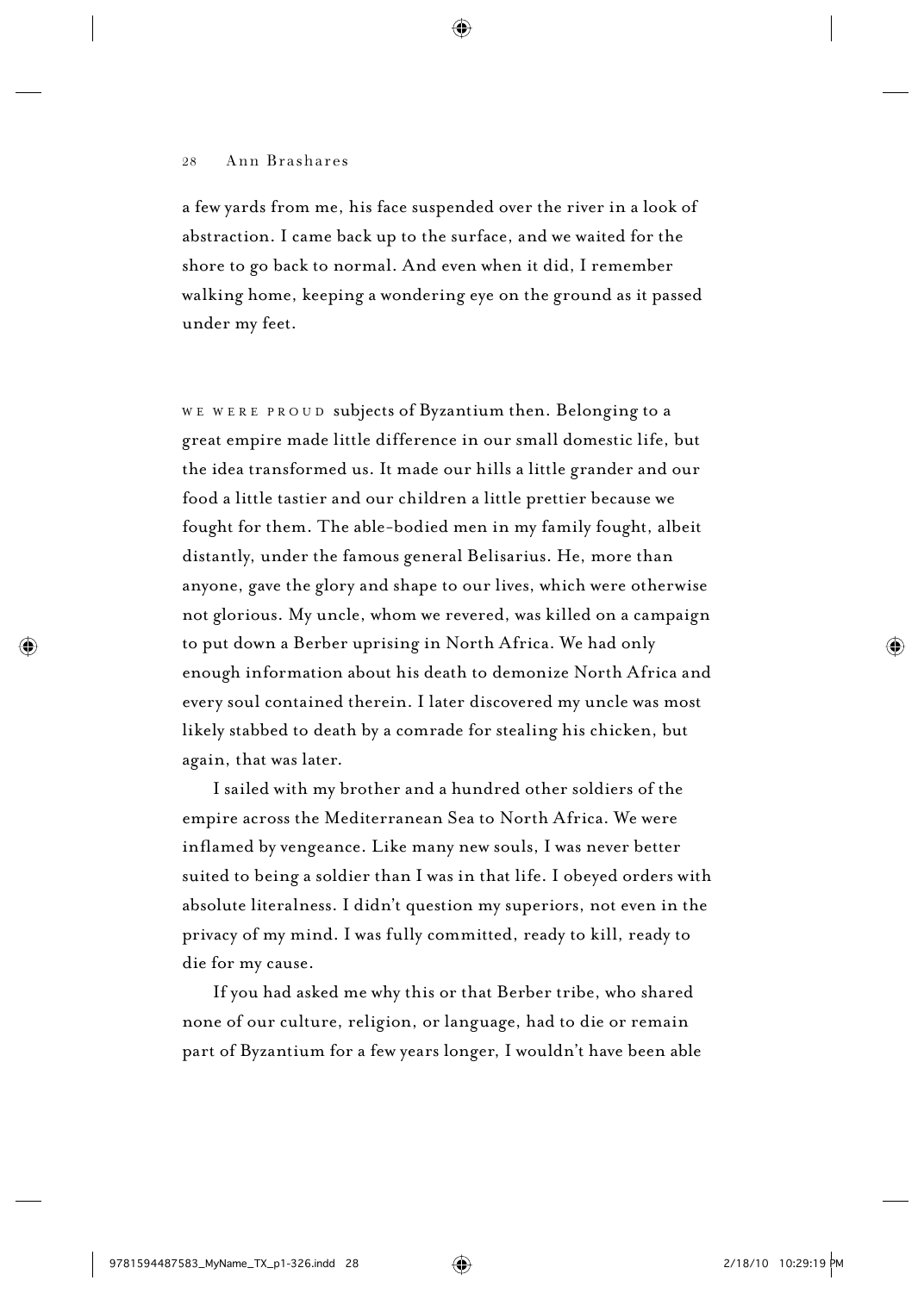# MY NAME IS Memory 29

to tell you. We weren't the first to conquer them and wouldn't be the last, but I was a young man of faith. I didn't need to know exactly the cause of my fervency. The fervency itself was the cause. And just as blindly as I believed in the rightness of my side, I believed in the black heart of my enemy. This is characteristic of a very young soul and evidence, though not proof, that it really was my first life. I hope so. It would be an atrocity to have stayed that stupid.

⊕

In every life since that one, I've known from early on that I was different. I've known my interior life was something to hide. I have always kept apart, always shared little of myself except in the rarest cases. But that's not how I was when I started.

I was swelled up with eagerness for my first soldierly assignment, but we spent weeks, it seemed, making a camp civilized for our commander. We went to great and arbitrary lengths to make an African desert as comfortable to him as his hilltop home in Thrace. These are not the kinds of reflections I made at the time. I don't know if I reflected on anything at all. Little did I know then how long I'd have to reflect and how long I'd be saddled with my regrets.

Even exciting places are boring most of the time. Wars. Movie sets. Emergency rooms. This was yet another war when we mostly sat around gambling, bragging, getting drunk, and watching the meanest drunks pick fights—usually my brother in this case. It was almost identical to every other war I have fought in up to and including the Great War. The memorable parts, as in when you kill or get killed, take a very short amount of time.

At last our assignment came. We were making a raid on an encampment a day's march west of Leptis Magna. As the mission grew closer it became clear it wasn't an army encampment so much as it was a village. A village, we were told, where the army was being quartered.

9781594487583\_MyName\_TX\_p1-326.indd 29  $\bigoplus$  781594487583\_MyName\_TX\_p1-326.indd 29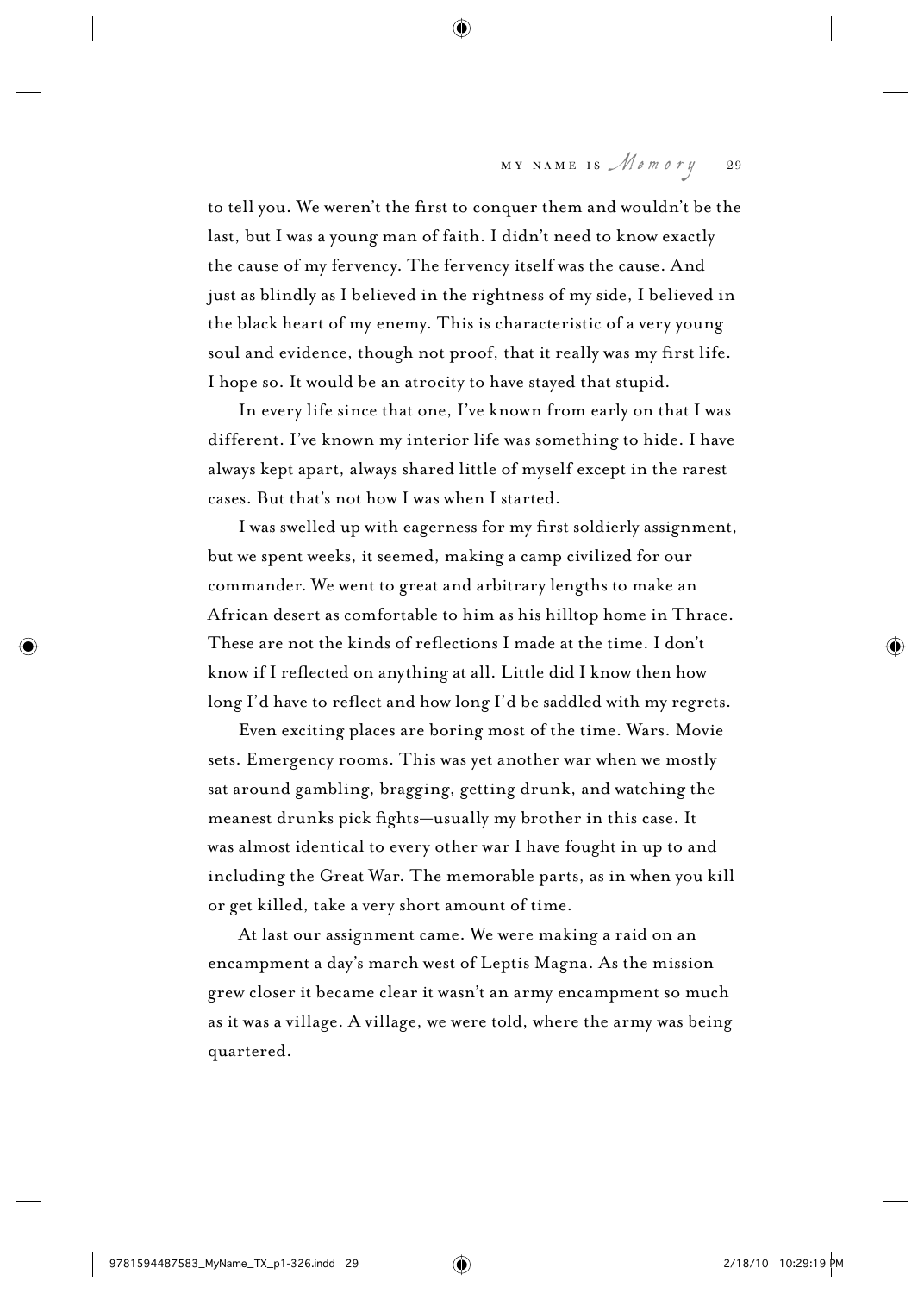"Is it a village of the Tuareg?" I asked with a shiny thirst for blood. It was the tribe I held responsible for killing my uncle.

⊕

My direct superior was a good motivator. He knew the answer I wanted. "Of course."

I embarked on the raid with a knife and an unlit torch. I remember carrying the knife in my teeth, but that's an emotional memory and not an actual one. I try to sift those out as well as I can, but there are exceptions, some more pleasurable than others.

When I see myself in that life, it's mostly from the outside in. It feels to me as though, without the awareness of my memory, I wasn't me yet. This was an ordinary person who would become me, and I look at him from a distance. Maybe that's what I do to live with it. I contrast the scraggly, pimply, incapable exterior of that young man to the storm of ferocity and self-importance I know was going on inside his head.

My fellow raiders were like me, the youngest, the lowest, and the most expendable. We could be counted on to see in black and white and come back whole or not at all. We fanned out across the valley, ready to make war.

At some moonless hour of that night, roughly a quarter of our troop took a detour for water. My brother was put in charge of the splinter, and I went with him. We found the water, but afterward we couldn't find our troop again. There were about twenty of us roving around in the dry scrub. I could tell my brother was flummoxed, but he didn't want to show it. He was so susceptible to power it corrupted him instantly.

He gathered his group. "We'll march directly to the village. I know where to go."

He did seem to know where to go. There was only the suggestion of dawn when we first saw the village on the horizon. "We got here first," my brother crowed. We came together for a moment to light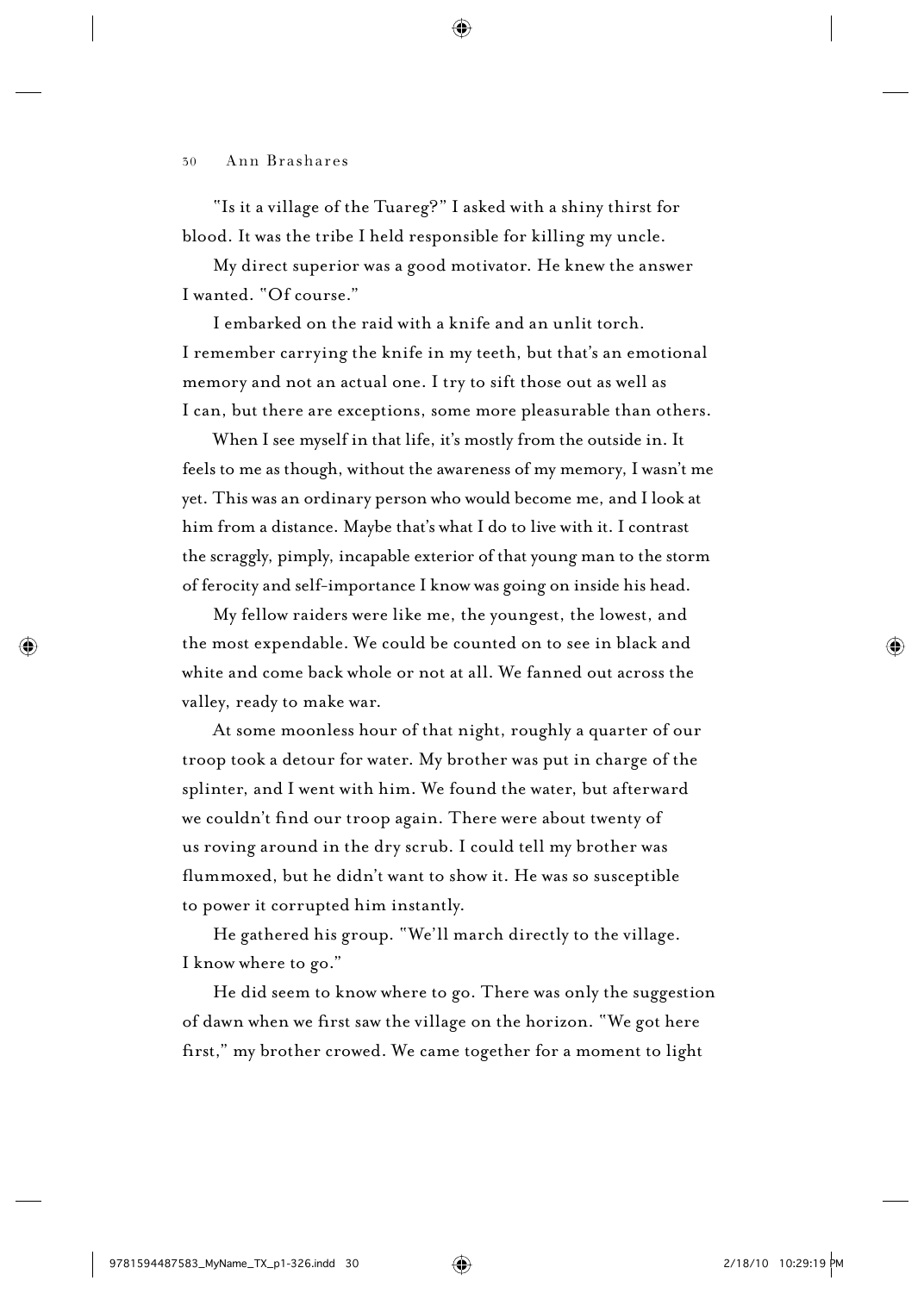$MY$  NAME IS  $Memory$  31

our torches from a common flame. I remember the greedy eyes in the firelight. We all wanted to do our share of living.

⊕

The village was no more than a shadowy cluster of simple structures and thatched roofs. I could picture the enemy soldiers crouching inside, sinister. I put my torch to the dry roof of the first domicile I came to. The thatch was made to burn. I felt a jab of satisfaction as I watched the fire catch and spread. I made my knife ready for any man who would come out and confront me. I went on to the next hut and laid my torch. I heard screaming somewhere behind me, but my ears were muddled by my own roar and thrill.

By the third house, certain smells in my nose and sounds in my ears began to penetrate my thinking mind, burrowing in like worms. The fire had made a false, manic dawn, but now the sun endowed a true one. I could see the house directly in front of me. By rote I surged toward it with my torch and lit a clump of roof, but it didn't take right away, as the others had. I went around back to try another spot, and I stumbled against a taut rope. I had visions of enemy traps, but as I stepped back I saw there were clothes hanging from it and from a line strung above. The wind lifted up and brushed the smoke away for a moment, and I could see it was a garden laced with clothing lines and small clothes drying in the gray air.

I went back around to the front of the house, confused and angry at the small clothes that hung on the line and the roof that sputtered and wouldn't burn. The torch that seemed so brilliant in the dark looked weak and false as the sun came on more brightly. The wind blew the smoke away, and I saw that many of the gardens had clothing lines. They weren't hiding soldiers; they were growing squashes and melons and drying laundry. Some of the gardens were already burning.

I didn't know what to do then other than get the house to burn.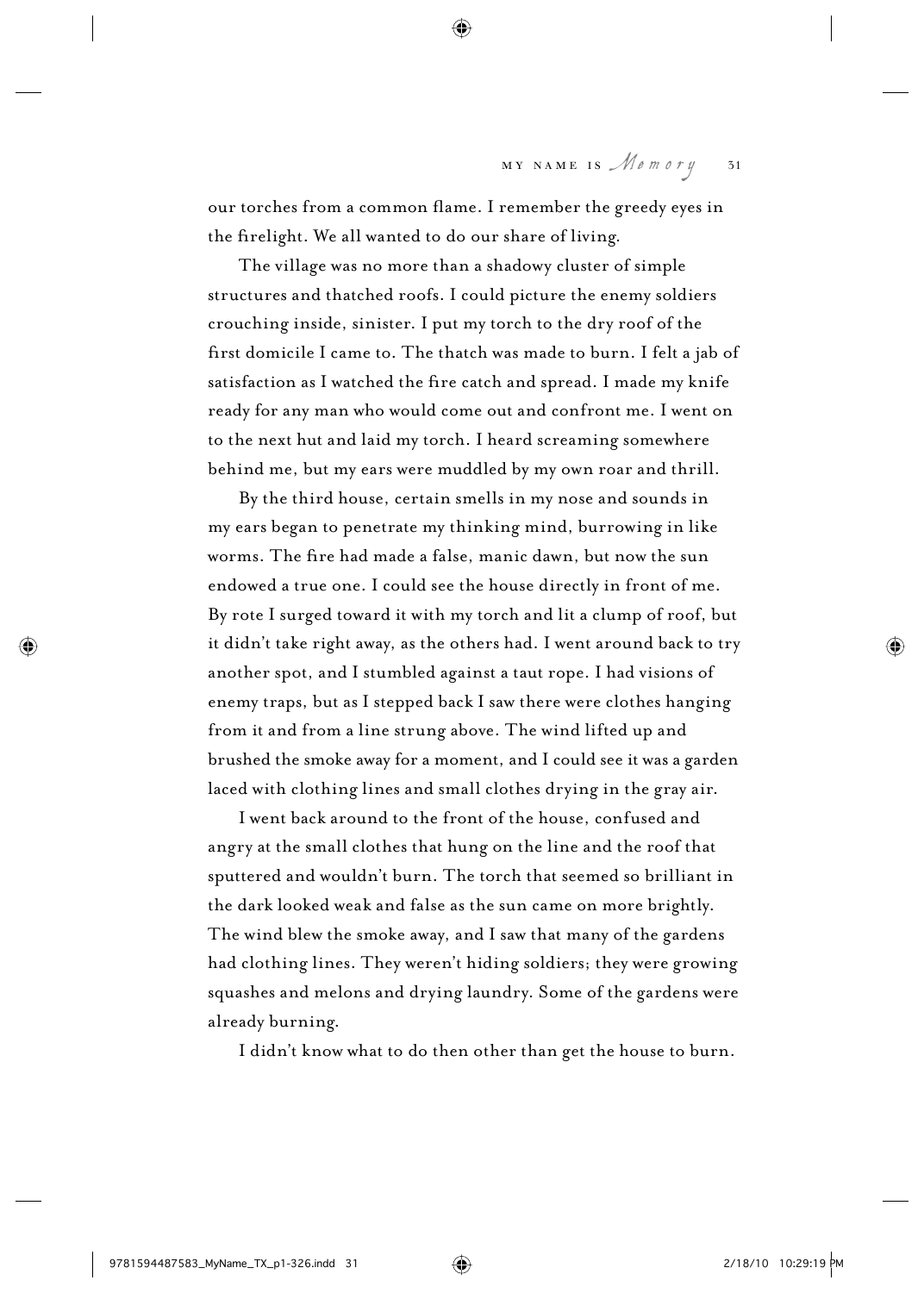I couldn't have any other ideas. I confronted confusion with action. I lit the house from the bottom, a well-constructed wooden frame. Inadvertently I thought of the wooden frame we'd labored over for our house. I hurried around to the other side and found a scraggly fistful of roof to light. At last the fire took what I gave it, and the flames licked and popped. I thought I heard the sound of a baby's cry from inside.

⊕

The fire took all right. I couldn't tell if the emotion that filled me was horror or pride. I could barely move. I could barely force myself away from the blurring heat.

I saw the house as a head with wild, burning hair. The two windows were eyes, and the door was the mouth. To my astonishment the mouth opened and there was a person. It was a young person, a girl, wearing a nightgown.

When I think of it I try to picture her distantly, as the stranger she was then, and not as the girl I love. I change her a little in my memory; I know I do.

Her hair was long and loose, and her face turned to mine with the strangest expression. She must have known what I had done. I stood in front of her burning house with a torch in my hand. The torch had gone out. It had been enough to destroy their home and take their lives, though it was nothing now. I could hear the baby crying behind her.

I wanted to get the girl out of there. I wanted her to run. She was as beautiful as a fawn. Her eyes were large and green, with orange flames sparking in them. I felt panic. Who was going to help her?

I had changed sides. I was horrified. I wanted to put the fire out. There was a baby who would die. Maybe her sister or brother. Was her mother in the house? *You have to wake her up,* I wanted to shout. *I'll help you.*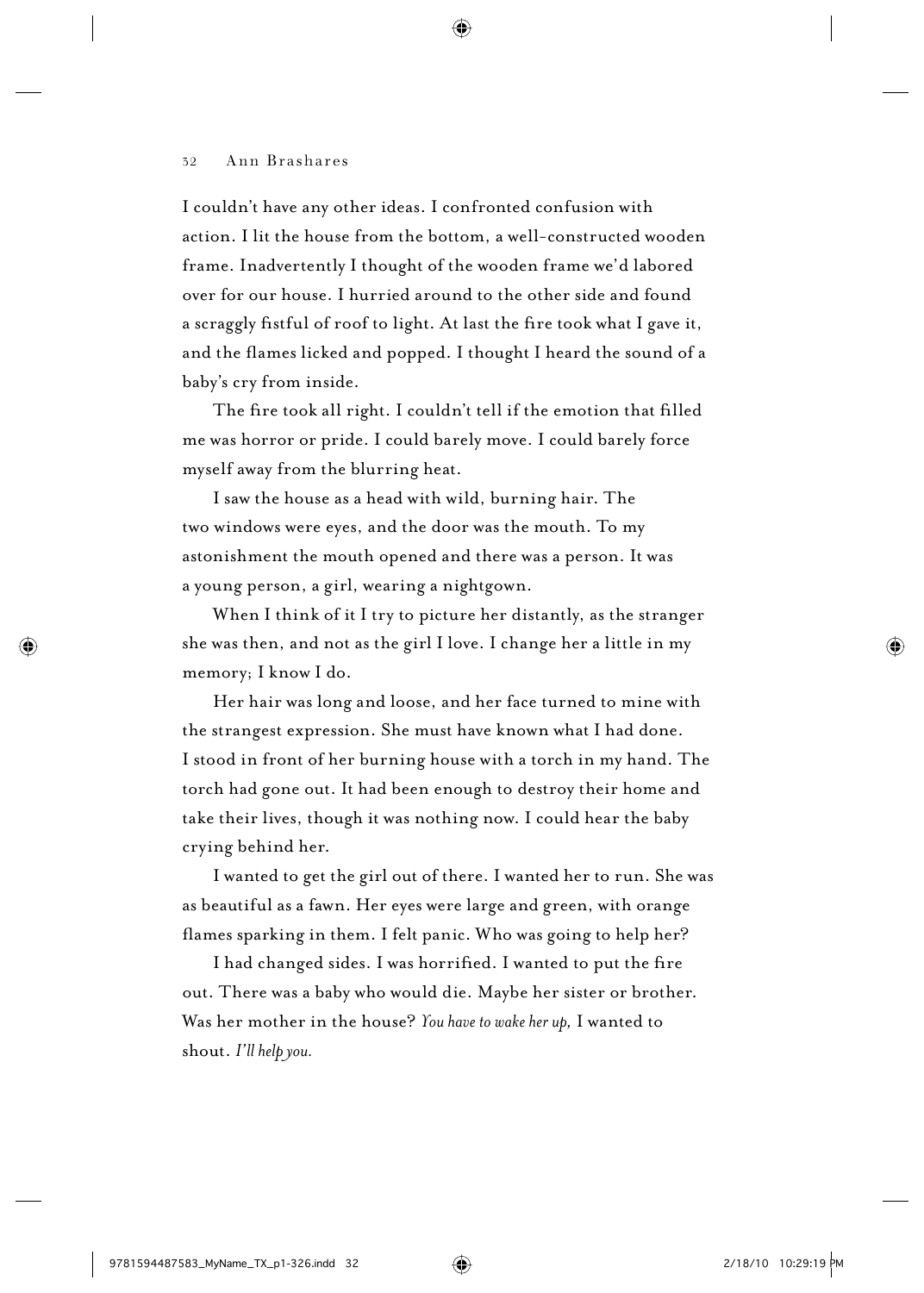$MY$  NAME IS  $Memory$  33

I no longer seemed to know who had done this terrible thing, but she knew. The flames roared. The wind whipped them and spread them. They were dancing all around her.

⊕

"You've got to run!" I shouted.

Her eyes were puzzled and sorrowful but not fearful, darting, and crazy, as mine were. Her face was as calm as mine was contorted. I took a step to her, but the heat was uncrossable. Flames curled and spat between us.

She looked out at the burning houses and gardens of her neighbors and then at me. She turned her head and looked behind her into her burning house. I prayed she would step out, but she didn't. I couldn't imagine this would be the end of her. She stepped back in.

"Don't go!" I cried to her.

The mouth of the house was empty again. Within seconds the structure heaved and caved, but the flames stayed and fed on.

"I am sorry," I heard myself shouting to her. "I'm sorry." I repeated the words in Aramaic, because I thought that was a language she might understand. "I'm sorry. I'm sorry."

I WAS NEARLY insensible on the march back to our camp, but I did look up long enough to observe heavy smoke on the horizon. I remembered, distantly, that we hadn't rejoined the larger group, and as we got closer to the smoke I understood why. I was too numb to think or check my words.

"It was the wrong village," I said.

Only my brother heard me. He must have seen what I saw and known what I knew as well as I did. "It wasn't," he said stonily.

At that moment my anguish was too overpowering for me to think about anything else. "It was."